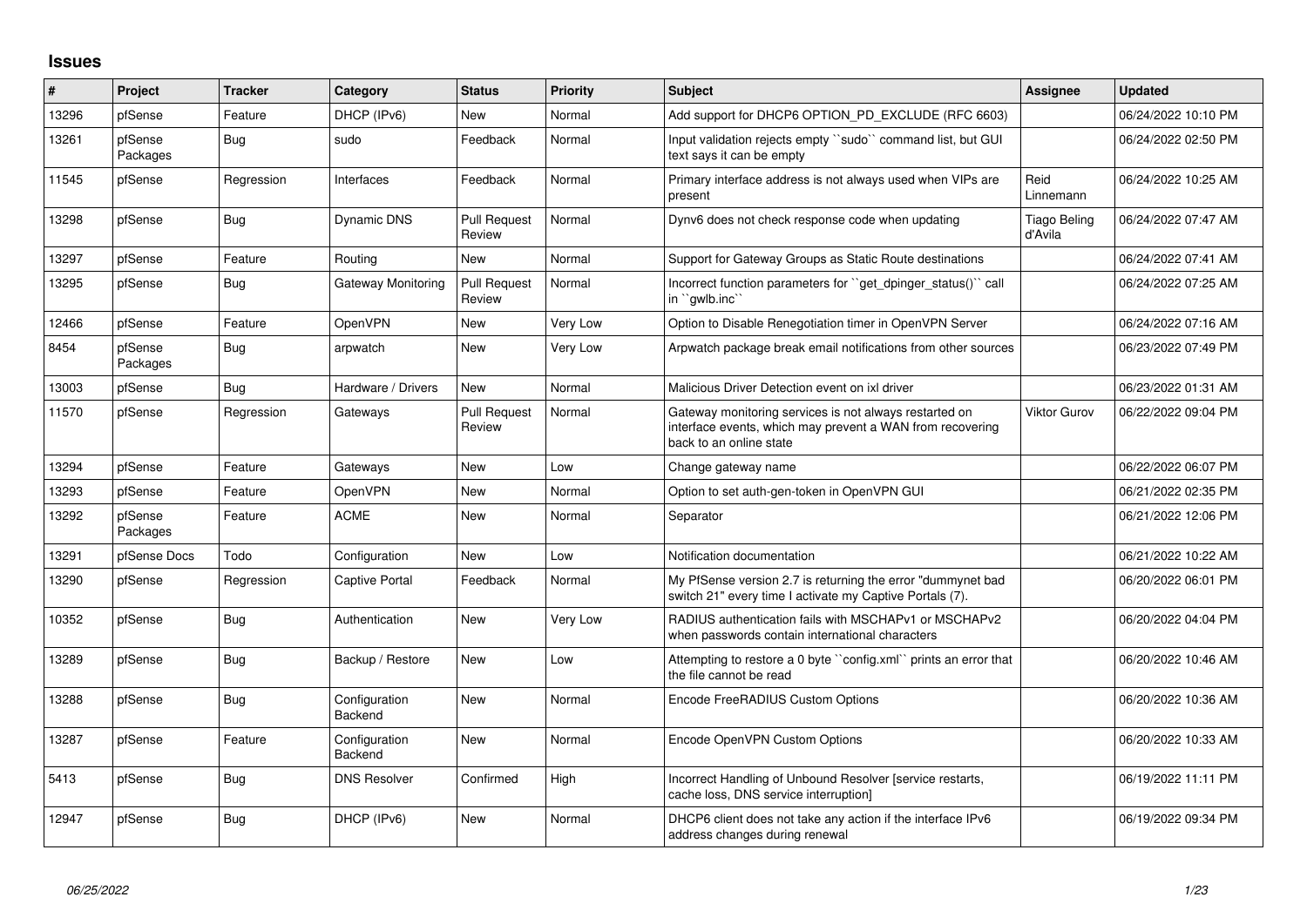| #     | Project             | <b>Tracker</b> | Category                 | <b>Status</b>                 | Priority | <b>Subject</b>                                                                                              | <b>Assignee</b>     | <b>Updated</b>      |
|-------|---------------------|----------------|--------------------------|-------------------------------|----------|-------------------------------------------------------------------------------------------------------------|---------------------|---------------------|
| 13243 | pfSense             | <b>Bug</b>     | OpenVPN                  | <b>Pull Request</b><br>Review | Normal   | OpenVPN status for multi-user VPN shows info icon to display<br>RADIUS rules when there are none to display | Marcos<br>Mendoza   | 06/19/2022 05:53 PM |
| 12982 | pfSense<br>Packages | Bug            | FreeRADIUS               | New                           | Normal   | FreeRadius RadReply table entries missing from pf                                                           |                     | 06/19/2022 05:38 PM |
| 13284 | pfSense<br>Packages | Feature        | FreeRADIUS               | New                           | Normal   | Option to define "Issuer" in OPT configuration.                                                             | Jakob<br>Nordgarden | 06/19/2022 12:10 PM |
| 13280 | pfSense             | Bug            | <b>Unknown</b>           | <b>New</b>                    | Normal   | Entries duplicated in /boot/loader.conf                                                                     |                     | 06/19/2022 11:11 AM |
| 9296  | pfSense             | <b>Bug</b>     | Aliases / Tables         | Confirmed                     | Low      | Alias content is sometimes incomplete when mixing FQDN and<br>IP address                                    | Reid<br>Linnemann   | 06/18/2022 03:12 PM |
| 13282 | pfSense Plus        | Bug            | Aliases / Tables         | New                           | Normal   | FQDN Aliases Break if an Invalid Domain is Present in the<br>Chain                                          | Reid<br>Linnemann   | 06/18/2022 03:12 PM |
| 13279 | pfSense             | Bug            | Interfaces               | New                           | Normal   | DHCP config override affects Gateway installation.                                                          |                     | 06/17/2022 07:25 AM |
| 13167 | pfSense             | Bug            | Dynamic DNS              | New                           | Normal   | phpDynDNS: DigitalOcean ddns update fails (bad request,<br>invalid character '-' in request id)             |                     | 06/16/2022 09:30 PM |
| 13277 | pfSense             | <b>Bug</b>     | <b>IGMP Proxy</b>        | New                           | Normal   | IGMP Proxy webConfigurator Page Always Produces Error                                                       |                     | 06/16/2022 07:50 PM |
| 13276 | pfSense             | <b>Bug</b>     | <b>IGMP Proxy</b>        | New                           | Normal   | IGMP Proxy Error Message for Logging Links to System Log<br>Instead of Routing Log                          |                     | 06/16/2022 07:48 PM |
| 13211 | pfSense Docs        | New Content    | OpenVPN                  | Feedback                      | Normal   | OpenVPN DCO Documentation                                                                                   | Jim Pingle          | 06/15/2022 10:42 AM |
| 13154 | pfSense<br>Packages | Bug            | pfBlockerNG              | Confirmed                     | Normal   | pfBlocker causing excessive CPU load                                                                        |                     | 06/14/2022 01:14 PM |
| 13273 | pfSense             | Bug            | DHCP (IPv4)              | New                           | Normal   | dhclient can use conflicting recorded leases                                                                |                     | 06/14/2022 11:07 AM |
| 13180 | pfSense<br>Packages | Bug            | pfBlockerNG              | New                           | High     | High CPU Utilization with pfb_filter <sup>[]</sup> since PfBlockerNG update<br>to devel 3.1.0 4             |                     | 06/14/2022 08:00 AM |
| 13156 | pfSense<br>Packages | Regression     | pfBlockerNG              | New                           | Normal   | pfBlockerNG IP block stats do not work                                                                      |                     | 06/13/2022 08:16 PM |
| 13272 | pfSense             | <b>Bug</b>     | <b>Captive Portal</b>    | <b>Pull Request</b><br>Review | Very Low | Voucher CSV output has leading space before voucher code                                                    | Jim Pingle          | 06/13/2022 10:27 AM |
| 13270 | pfSense Docs        | New Content    | OpenVPN                  | New                           | Normal   | OpenVPN client gateway is incorrect when the server does not<br>push routes                                 |                     | 06/13/2022 08:17 AM |
| 13268 | pfSense             | Todo           | Console Menu             | Ready To<br>Test              | Normal   | columns don't align nicely in console with medium-long<br>interface names                                   |                     | 06/12/2022 10:32 PM |
| 13267 | pfSense             | Bug            | OpenVPN                  | New                           | Normal   | dpinger continues to run on OpenVPN gateway after OpenVPN<br>service is stopped.                            |                     | 06/12/2022 02:49 PM |
| 13258 | pfSense             | <b>Bug</b>     | Console Menu             | <b>Pull Request</b><br>Review | Low      | secret menu option 100                                                                                      | Jim Pingle          | 06/12/2022 01:44 PM |
| 12920 | pfSense             | Bug            | Gateway Monitoring       | <b>Pull Request</b><br>Review | Normal   | Gateway behavior differs when the gateway does not exist in<br>config.xml                                   | Viktor Gurov        | 06/12/2022 01:27 PM |
| 13074 | pfSense Plus        | <b>Bug</b>     | Cryptographic<br>Modules | New                           | Normal   | AES-GCM with SafeXcel on Netgate 2100 causes MBUF<br>overload                                               |                     | 06/12/2022 11:14 AM |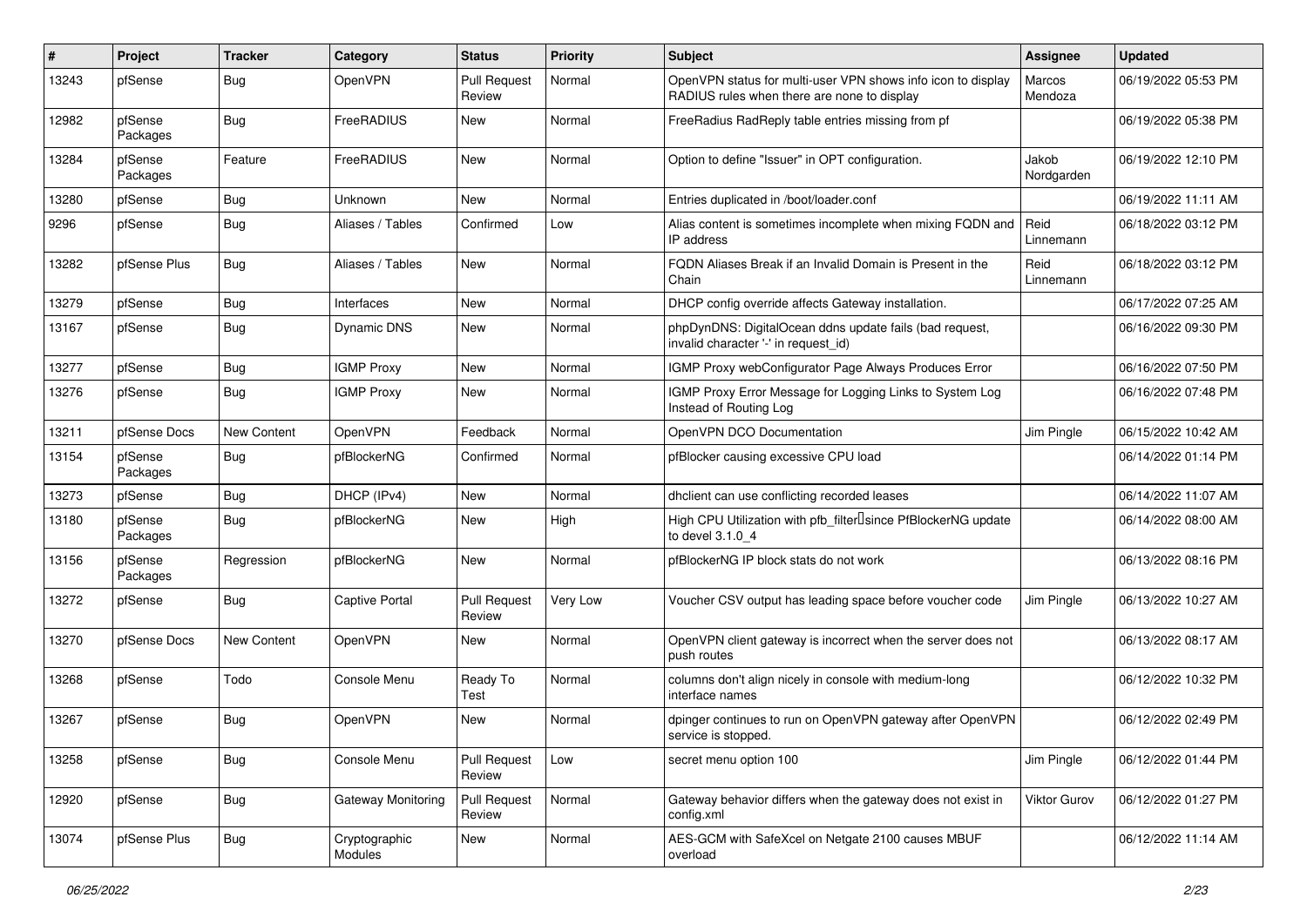| $\#$  | Project             | <b>Tracker</b> | Category                        | <b>Status</b>                 | Priority | <b>Subject</b>                                                                                 | <b>Assignee</b> | <b>Updated</b>      |
|-------|---------------------|----------------|---------------------------------|-------------------------------|----------|------------------------------------------------------------------------------------------------|-----------------|---------------------|
| 13252 | pfSense             | <b>Bug</b>     | Upgrade                         | <b>New</b>                    | Normal   | reduce frequency of php-fpm socket connection attempts from<br>check reload status             |                 | 06/12/2022 11:11 AM |
| 13206 | pfSense Plus        | Bug            | Hardware / Drivers              | New                           | Normal   | SG-3100 LED GPIO hangs                                                                         |                 | 06/11/2022 07:01 PM |
| 13256 | pfSense             | Feature        | DHCP (IPv4)                     | New                           | Normal   | Better handling of duplicate IPs in static DHCP assignments                                    |                 | 06/11/2022 04:51 PM |
| 13264 | pfSense             | Feature        | <b>IPsec</b>                    | <b>New</b>                    | Normal   | IPSec Phase2 select multiple PFS key groups                                                    |                 | 06/10/2022 04:29 PM |
| 13263 | pfSense             | Bug            | DHCP (IPv4)                     | New                           | Low      | Deleting a static DHCP entry when the related IP is not in the<br>arp table spams the log      |                 | 06/10/2022 11:18 AM |
| 10446 | pfSense             | Feature        | Rules / NAT                     | New                           | Very Low | VIP address is not shown in firewall rules                                                     |                 | 06/09/2022 02:07 PM |
| 13260 | pfSense             | Feature        | Authentication                  | New                           | Normal   | Add support for OpenVPN static-challenge                                                       |                 | 06/09/2022 02:04 PM |
| 13255 | pfSense<br>Packages | Todo           | OpenVPN Client<br>Export        | New                           | Normal   | Set PKCS#12 algorithm when exporting OpenVPN ZIP or<br>Windows bundles                         | Jim Pingle      | 06/08/2022 10:37 AM |
| 13088 | pfSense             | Bug            | OpenVPN                         | <b>New</b>                    | Normal   | OpenVPN Client Overrides: properly hide/show form fields                                       | Jim Pingle      | 06/08/2022 09:15 AM |
| 13254 | pfSense             | Bug            | <b>DNS Resolver</b>             | <b>New</b>                    | Normal   | DNS resolver does not update "unbound.conf" file during link<br>down events                    |                 | 06/08/2022 07:55 AM |
| 10436 | pfSense<br>Packages | <b>Bug</b>     | softflowd                       | <b>New</b>                    | Normal   | softflowd no longer sends flow data after upgrade (v0.9.9_1 -><br>v1.0.0                       |                 | 06/07/2022 12:25 AM |
| 12963 | pfSense<br>Packages | Feature        | Nmap                            | Feedback                      | Normal   | Run nmap scans in the background                                                               | Jim Pingle      | 06/06/2022 06:55 PM |
| 13253 | pfSense             | Bug            | DHCP (IPv6)                     | New                           | Normal   | dhcp6c" is not restarted when applying settings when<br>multiple WANs are configured for DHCP6 |                 | 06/06/2022 02:58 PM |
| 13250 | pfSense             | Todo           | DHCP (IPv4)                     | <b>New</b>                    | Very Low | Clean up DHCP Server option language                                                           | Jim Pingle      | 06/06/2022 07:32 AM |
| 13245 | pfSense             | Feature        | Aliases / Tables                | <b>Pull Request</b><br>Review | Normal   | Type column on Alias lists                                                                     | Jim Pingle      | 06/06/2022 07:09 AM |
| 12878 | pfSense             | <b>Bug</b>     | <b>Traffic Shaper</b><br>(ALTQ) | Incomplete                    | Normal   | Traffic shaping by interface, route queue bandwidth inbound,<br>out by a large factor.         |                 | 06/06/2022 07:03 AM |
| 13249 | pfSense             | Bug            | Console Menu                    | <b>New</b>                    | Normal   | Running playback comands multiple times results in PHP error                                   |                 | 06/06/2022 07:02 AM |
| 13248 | pfSense             | Regression     | DHCP (IPv6)                     | New                           | Normal   | IPv6 Router Advertisements runs when config.xml does not<br>contain an entry for the interface |                 | 06/05/2022 07:44 PM |
| 13247 | pfSense<br>Packages | Bug            | open-vm-tools                   | <b>New</b>                    | Low      | Open-VM-Tools service actions do not work                                                      |                 | 06/05/2022 07:09 PM |
| 13246 | pfSense<br>Packages | Feature        | iperf                           | New                           | Normal   | iperf3 service controls do not work                                                            |                 | 06/05/2022 06:51 PM |
| 12974 | pfSense Plus        | Bug            | Installer                       | <b>New</b>                    | Normal   | Typing anything into 1100/2100 recovery installer causes<br>process to stop                    |                 | 06/05/2022 04:10 PM |
| 12821 | pfSense             | Regression     | Hardware / Drivers              | Confirmed                     | Normal   | Intel e1000 driver (em & igb) cannot pass VLAN0 tagged<br>packets                              |                 | 06/05/2022 08:23 AM |
| 13244 | pfSense             | Feature        | Web Interface                   | New                           | Normal   | Add help text under Timezone settings in the GUI                                               |                 | 06/03/2022 01:00 PM |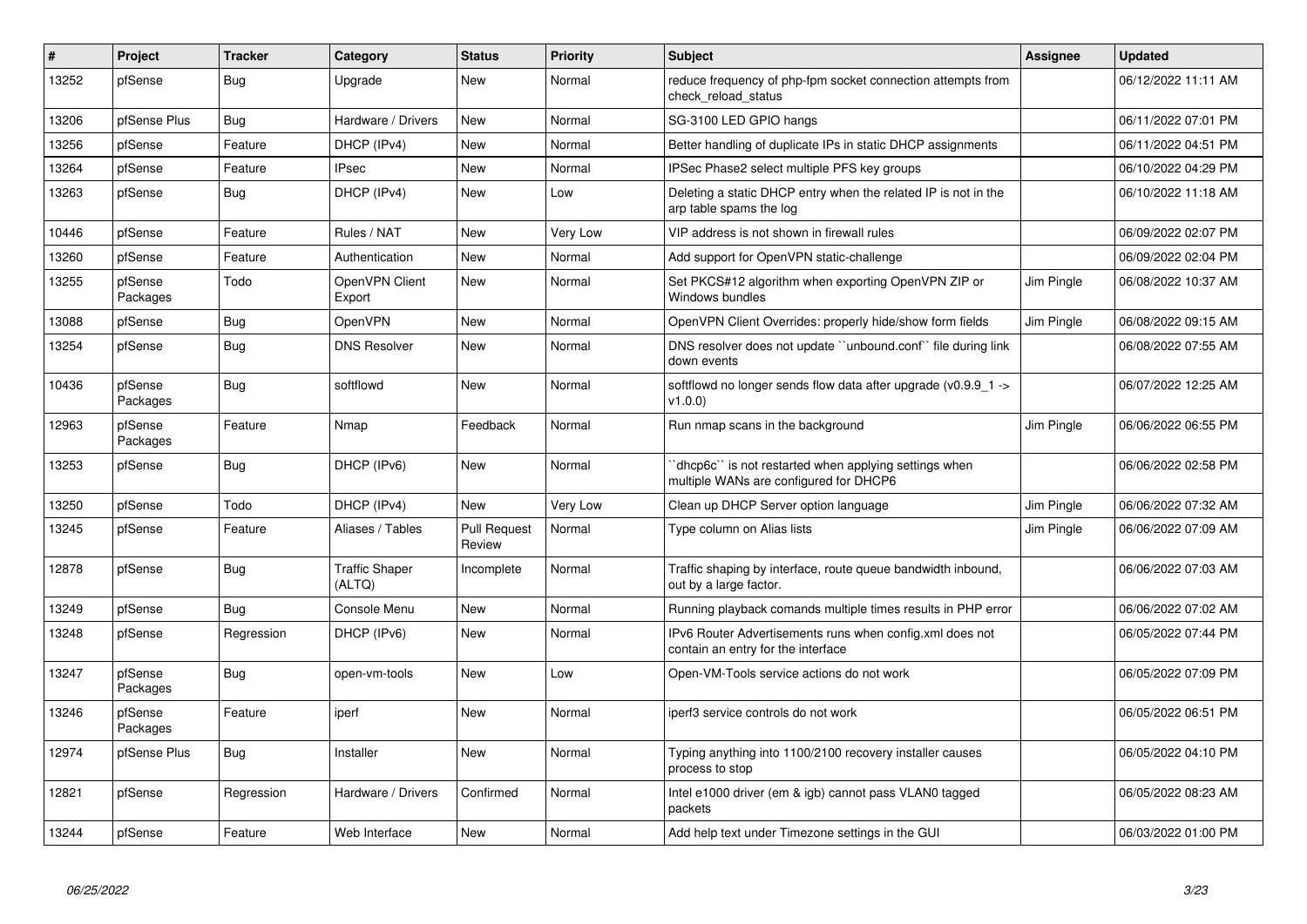| ∦     | Project             | <b>Tracker</b> | <b>Category</b>        | <b>Status</b> | <b>Priority</b> | <b>Subject</b>                                                                                     | Assignee              | <b>Updated</b>      |
|-------|---------------------|----------------|------------------------|---------------|-----------------|----------------------------------------------------------------------------------------------------|-----------------------|---------------------|
| 13242 | pfSense             | Feature        | Gateway Monitoring     | New           | Normal          | Enhancements to static route creation/deletion for dpinger<br>monitor IPs                          |                       | 06/03/2022 11:20 AM |
| 13076 | pfSense             | <b>Bug</b>     | Gateway Monitoring     | New           | Normal          | Marking a gateway as down does not affect IPsec entries using<br>gateway groups                    |                       | 06/03/2022 10:32 AM |
| 12612 | pfSense             | Bug            | <b>DNS Resolver</b>    | New           | Normal          | DNS Resolver is restarted during every "rc.newwanip" event                                         |                       | 06/03/2022 07:13 AM |
| 13240 | pfSense             | <b>Bug</b>     | Rules / NAT            | New           | Normal          | Dynamic NPt entry UI has a couple quirks                                                           |                       | 06/02/2022 09:32 PM |
| 12095 | pfSense             | Bug            | Authentication         | New           | Normal          | Memory leak in pcscd                                                                               |                       | 06/01/2022 01:01 PM |
| 13237 | pfSense             | Bug            | DHCP (IPv6)            | New           | Normal          | dhcp6c script cannot be executed safely                                                            |                       | 06/01/2022 11:20 AM |
| 13236 | pfSense Docs        | Todo           | Products               | New           | Normal          | Document link speed limitations with igc and ix on 6100/4100                                       |                       | 05/31/2022 05:53 PM |
| 12811 | pfSense             | Bug            | Gateway Monitoring     | New           | Normal          | Services are not restarted when PPP interfaces connect                                             | Jim Pingle            | 05/31/2022 05:34 PM |
| 13215 | pfSense             | <b>Bug</b>     | <b>Captive Portal</b>  | Assigned      | Normal          | Allowed MAC/IP/Hostname traffic counts for authorized users                                        | Reid<br>Linnemann     | 05/31/2022 05:31 PM |
| 13233 | pfSense Plus        | Bug            | <b>OpenVPN</b>         | Feedback      | Normal          | OpenVPN DCO connection fails with Auth Digest Algorithm set<br>to SHA512                           |                       | 05/31/2022 03:39 PM |
| 12756 | pfSense Docs        | Todo           | WireGuard              | New           | Normal          | Feedback on pfSense Configuration Recipes - WireGuard<br>Remote Access VPN Configuration Example   | Christian<br>McDonald | 05/31/2022 11:42 AM |
| 13205 | pfSense Docs        | New Content    | Backup / Restore       | Feedback      | Normal          | ZFS Boot Environment documentation                                                                 | Christian<br>McDonald | 05/31/2022 10:55 AM |
| 13093 | pfSense             | Bug            | Authentication         | In Progress   | Normal          | LDAP authentication fails with extended query and RFC2307<br>group lookups enabled                 | Chris Linstruth       | 05/31/2022 07:20 AM |
| 10818 | pfSense<br>Packages | Feature        | New Package<br>Request | New           | Normal          | <b>UDP Broadcast Relay</b>                                                                         |                       | 05/31/2022 02:13 AM |
| 10242 | pfSense<br>Packages | Feature        | New Package<br>Request | New           | Normal          | E2guardian Web filtering package                                                                   | <b>Viktor Gurov</b>   | 05/30/2022 10:40 AM |
| 13226 | pfSense             | <b>Bug</b>     | <b>Captive Portal</b>  | Confirmed     | Normal          | Captive Portal doesn't disconnect established OpenVPN link                                         | Reid<br>Linnemann     | 05/30/2022 10:38 AM |
| 12534 | pfSense Plus        | Feature        | Hardware / Drivers     | New           | Normal          | Generate a ISO Image for Remote Restore of pfSense Plus on<br>the XG-1537 and 1541 units with IPMI |                       | 05/30/2022 10:28 AM |
| 12877 | pfSense             | Bug            | Dynamic DNS            | Feedback      | Normal          | Cloudflare DynDNS fails to update more than two addresses                                          |                       | 05/29/2022 06:56 PM |
| 8173  | pfSense             | Feature        | Interfaces             | New           | Normal          | dhcp6c - RAW Options                                                                               |                       | 05/29/2022 05:34 PM |
| 12875 | pfSense             | <b>Bug</b>     | Package System         | New           | Normal          | Import zabbix-agent6 and zabbix-proxy6 from FreeBSD Ports                                          |                       | 05/28/2022 06:50 PM |
| 13228 | pfSense             | <b>Bug</b>     | Interfaces             | New           | Normal          | Recovering interface gateway may not be added back into<br>gateway groups and rules when expected  | Jim Pingle            | 05/28/2022 01:14 PM |
| 12658 | pfSense<br>Packages | Feature        | darkstat               | New           | Normal          | Adding prometheus metrics to darkstat                                                              |                       | 05/27/2022 09:44 PM |
| 13229 | pfSense Docs        | Todo           | Captive Portal         | Feedback      | Normal          | Update documentation for IPFW to PF transition for Limiters<br>and Captive Portal                  | Jim Pingle            | 05/27/2022 03:04 PM |
| 13223 | pfSense Docs        | New Content    | Routing / Gateways     | Feedback      | Normal          | Document new gateway state killing behavior                                                        | Jim Pingle            | 05/27/2022 01:59 PM |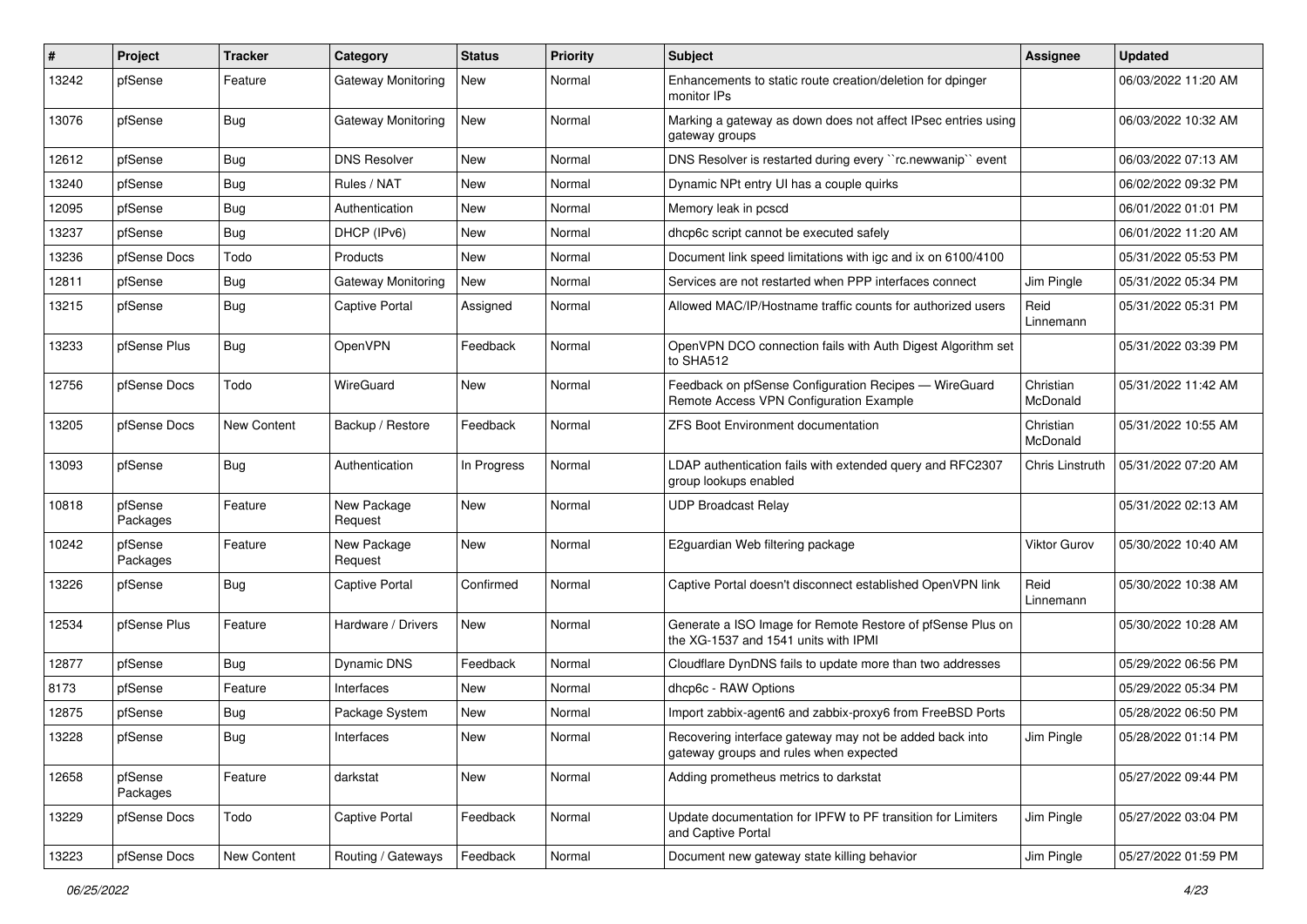| #     | Project             | <b>Tracker</b> | Category              | <b>Status</b>                 | Priority       | Subject                                                                                                      | <b>Assignee</b>       | <b>Updated</b>      |
|-------|---------------------|----------------|-----------------------|-------------------------------|----------------|--------------------------------------------------------------------------------------------------------------|-----------------------|---------------------|
| 13227 | pfSense             | Feature        | <b>IPsec</b>          | New                           | High           | Enable IPSec Virtual IP Pool assignment by Radius for Mobile<br>Users - SIMPLE FIX                           |                       | 05/27/2022 10:15 AM |
| 13225 | pfSense             | Bug            | Interfaces            | New                           | Normal         | Bridges with QinQ interfaces not properly set up at boot                                                     | <b>Viktor Gurov</b>   | 05/27/2022 08:19 AM |
| 13218 | pfSense             | Bug            | Interfaces            | <b>Pull Request</b><br>Review | Normal         | GIF-based interface MTU is assigned to parent interface on<br>boot when parent interface is a LAGG           | Viktor Gurov          | 05/27/2022 05:25 AM |
| 13224 | pfSense             | Bug            | <b>Notifications</b>  | New                           | Normal         | Email notification flood when UPS (NUT) and WAN send<br>notifications                                        |                       | 05/27/2022 01:58 AM |
| 13222 | pfSense             | <b>Bug</b>     | UPnP/NAT-PMP          | <b>New</b>                    | Normal         | CARP IP does not listen for NAT-PMP packets                                                                  |                       | 05/26/2022 02:28 PM |
| 13189 | pfSense Plus        | Todo           | <b>OpenVPN</b>        | Feedback                      | Normal         | Input validation should reject the combination of DCO and P2P<br>mode                                        | Jim Pingle            | 05/26/2022 10:50 AM |
| 13220 | pfSense             | Feature        | <b>Captive Portal</b> | New                           | Very Low       | Voucher per-roll bandwidth restrictions and traffic quotas                                                   |                       | 05/26/2022 08:16 AM |
| 13219 | pfSense             | Feature        | <b>Captive Portal</b> | New                           | Very Low       | Enable/Disable single voucher roll                                                                           |                       | 05/26/2022 08:14 AM |
| 13217 | pfSense             | <b>Bug</b>     | DHCP (IPv4)           | New                           | Normal         | dhclient using default pid file location which does not exist                                                | <b>Viktor Gurov</b>   | 05/26/2022 08:09 AM |
| 13214 | pfSense<br>Packages | <b>Bug</b>     | node_exporter         | <b>Pull Request</b><br>Review | Normal-package | AttributeError: 'NoneType' object has no attribute 'text'                                                    | lan Grindley          | 05/25/2022 08:20 AM |
| 1831  | pfSense             | Feature        | <b>Captive Portal</b> | New                           | Normal         | Captive portal IPv6 support                                                                                  | Reid<br>Linnemann     | 05/25/2022 07:57 AM |
| 9536  | pfSense             | Feature        | DHCP (IPv6)           | New                           | Normal         | Support dynamic prefix in DHCPv6 Server                                                                      |                       | 05/25/2022 04:27 AM |
| 13209 | pfSense<br>Packages | Bug            | pfBlockerNG           | New                           | Low            | Parsing Filter log by pfBlockerNG creates IP Block log with<br>Source/Destination mixed up or wrong Direcion | Viktor Gurov          | 05/25/2022 03:50 AM |
| 13014 | pfSense             | <b>Bug</b>     | <b>IPsec</b>          | <b>New</b>                    | Normal         | Charon.vici can get in a bad state                                                                           | Mateusz Guzik         | 05/24/2022 05:05 PM |
| 12796 | pfSense             | Bug            | Upgrade               | Confirmed                     | Normal         | 2.5.2 -> 2.6.0 upgrade segfaults if certain packages are<br>installed.                                       |                       | 05/24/2022 07:43 AM |
| 13207 | pfSense<br>Packages | Feature        | pfBlockerNG           | <b>New</b>                    | Normal         | The feed column on the Alerts page is confusing                                                              |                       | 05/24/2022 04:56 AM |
| 13183 | pfSense Plus        | Regression     | Dashboard             | Feedback                      | High           | ZFS module is loaded on systems without ZFS                                                                  | Christian<br>McDonald | 05/23/2022 10:11 AM |
| 13202 | pfSense<br>Packages | <b>Bug</b>     | pfBlockerNG           | New                           | Normal         | Missing Protocols on IP Feed Groups Advanced<br>Inbound/Outbound Firewall Rule settings                      |                       | 05/23/2022 08:58 AM |
| 13201 | pfSense<br>Packages | Feature        | pfBlockerNG           | <b>New</b>                    | Normal         | Add FireHol Security IP Feeds                                                                                |                       | 05/23/2022 06:34 AM |
| 13200 | pfSense<br>Packages | Feature        | pfBlockerNG           | <b>New</b>                    | Normal         | <b>Custom DNS Servers for Alert settings</b>                                                                 |                       | 05/23/2022 06:16 AM |
| 13196 | pfSense<br>Packages | Feature        | pfBlockerNG           | <b>New</b>                    | Normal         | remove NoVirusThanks feed                                                                                    |                       | 05/23/2022 06:05 AM |
| 13198 | pfSense<br>Packages | Feature        | pfBlockerNG           | New                           | Normal         | Dark Theme Styling issues - Alerts White bar                                                                 |                       | 05/23/2022 06:05 AM |
| 13199 | pfSense<br>Packages | Feature        | pfBlockerNG           | New                           | Normal         | Feed groups should not have the first listing in the group bar                                               |                       | 05/23/2022 06:03 AM |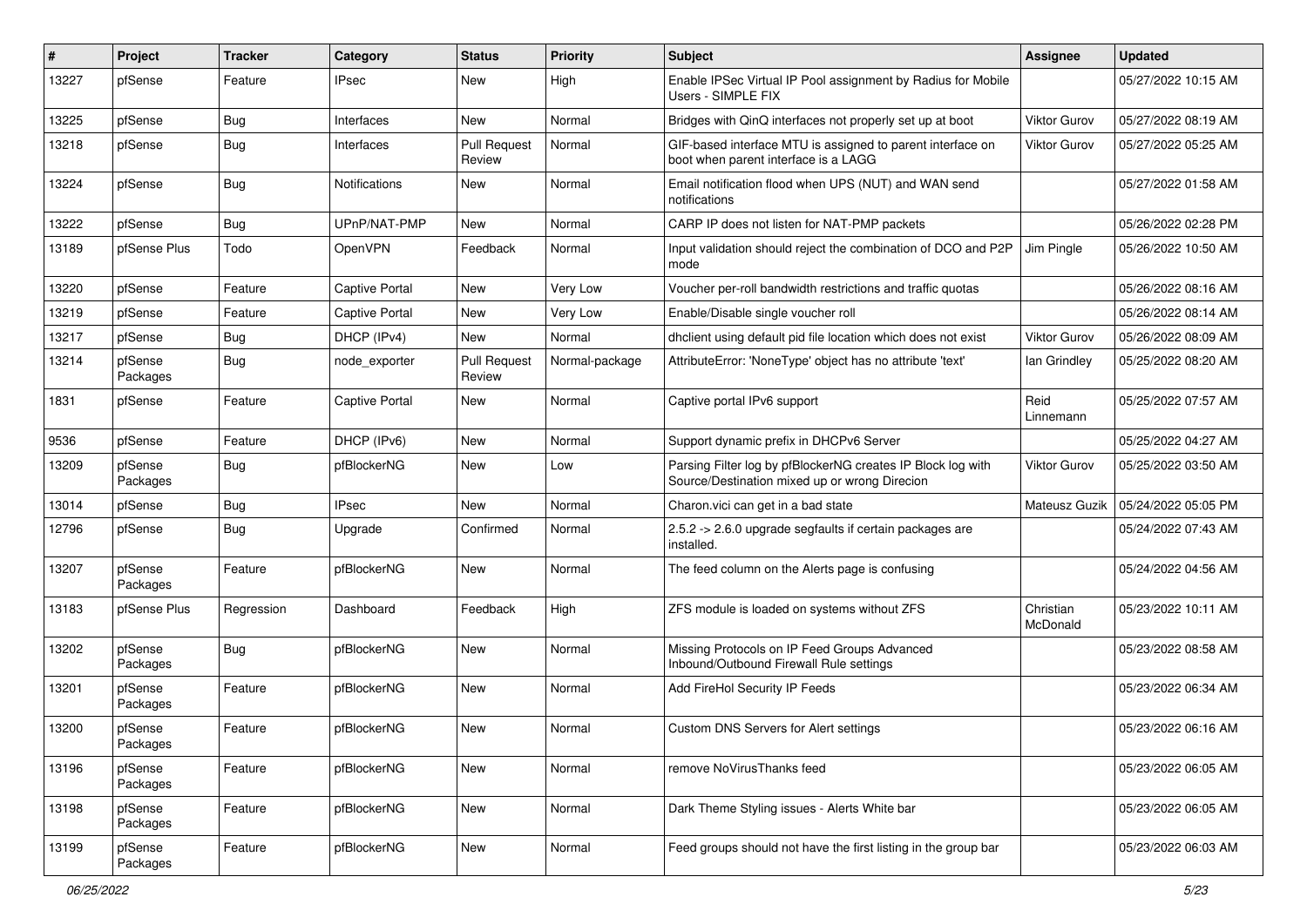| #     | Project             | <b>Tracker</b> | Category             | <b>Status</b>                 | Priority | <b>Subject</b>                                                                                  | <b>Assignee</b>      | <b>Updated</b>      |
|-------|---------------------|----------------|----------------------|-------------------------------|----------|-------------------------------------------------------------------------------------------------|----------------------|---------------------|
| 13197 | pfSense<br>Packages | Feature        | pfBlockerNG          | New                           | Normal   | Put a Single donation link and a proper patreon lin in the<br>pfBlocker Support Banner / Widget |                      | 05/23/2022 05:35 AM |
| 13195 | pfSense<br>Packages | Feature        | pfBlockerNG          | New                           | Normal   | Dedicated website for Feed mangement - Community Driven                                         |                      | 05/23/2022 05:22 AM |
| 13194 | pfSense<br>Packages | <b>Bug</b>     | pfBlockerNG          | <b>New</b>                    | Normal   | Remove dead Malc0de feed                                                                        |                      | 05/23/2022 05:16 AM |
| 11539 | pfSense             | Bug            | <b>IPsec</b>         | Feedback                      | Normal   | Mobile IPsec "split include" value of 0.0.0.0/0 causes some<br>clients to fail                  | Jim Pingle           | 05/23/2022 12:33 AM |
| 4451  | pfSense             | Bug            | DHCP (IPv4)          | New                           | Low      | Status DHCP Leases shows double entries for static entries<br>without IP address                | <b>Phillip Davis</b> | 05/21/2022 04:55 PM |
| 13102 | pfSense             | Bug            | <b>IPsec</b>         | <b>New</b>                    | Normal   | Deleting an IPSec tunnel doesn't destroy the SA (SADs/SPDs)<br>causes crash in status_ipsec.php | Viktor Gurov         | 05/20/2022 01:07 PM |
| 12546 | pfSense Plus        | Feature        | Authentication       | New                           | Normal   | Add 2FA Support to pfSense Plus Local Database<br>Authentication                                |                      | 05/20/2022 11:40 AM |
| 13187 | pfSense             | Documentation  | Upgrade              | New                           | Normal   | Azure Frequently asked questions                                                                |                      | 05/20/2022 06:52 AM |
| 11626 | pfSense Plus        | Bug            | Authentication       | <b>New</b>                    | Normal   | Google LDAP connection failed due to lack of SNI for TLS 1.3                                    | Luiz Souza           | 05/19/2022 08:09 AM |
| 12782 | pfSense             | Todo           | Build / Release      | New                           | Normal   | Disable compatibility flag                                                                      | <b>Brad Davis</b>    | 05/17/2022 02:33 PM |
| 12768 | pfSense             | Feature        | Upgrade              | New                           | Normal   | pfSense-repo: Make sure default config file exists                                              |                      | 05/17/2022 02:32 PM |
| 12737 | pfSense             | Bug            | Certificates         | New                           | Normal   | CApath is not defined by default in curl                                                        |                      | 05/17/2022 02:30 PM |
| 12632 | pfSense             | Bug            | Gateways             | New                           | High     | Assigning a /30 WAN IP address at the console does not save<br>the gateway correctly            |                      | 05/17/2022 02:28 PM |
| 11877 | pfSense             | Bug            | Web Interface        | <b>Pull Request</b><br>Review | Very Low | Labels and description dissapear in firewall schedule edit.php                                  | Viktor Gurov         | 05/17/2022 02:22 PM |
| 12225 | pfSense             | <b>Bug</b>     | Authentication       | <b>Pull Request</b><br>Review | Normal   | Group membership field is not needed for remote groups                                          | <b>Viktor Gurov</b>  | 05/17/2022 02:21 PM |
| 12385 | pfSense             | Bug            | Virtual IP Addresses | <b>Pull Request</b><br>Review | Normal   | deleteVIP() does not check 1:1 NAT and Outbound NAT rules                                       | Viktor Gurov         | 05/17/2022 02:21 PM |
| 12431 | pfSense             | Todo           | Web Interface        | <b>Pull Request</b><br>Review | Normal   | GUI pages should use "POST" for AJAX calls, not "GET"                                           | Viktor Gurov         | 05/17/2022 02:20 PM |
| 12464 | pfSense             | <b>Bug</b>     | Logging              | <b>Pull Request</b><br>Review | Normal   | Syslog Auth messages are sent as Emergency Level                                                |                      | 05/17/2022 02:20 PM |
| 12673 | pfSense             | Bug            | Dashboard            | <b>Pull Request</b><br>Review | Normal   | Firewall Logs Widget fails to update at intervals below 5<br>seconds.                           | Viktor Gurov         | 05/17/2022 02:20 PM |
| 12757 | pfSense             | Bug            | Diagnostics          | <b>Pull Request</b><br>Review | Very Low | Clean up /etc/inc/filter.inc use of pfctl -F                                                    |                      | 05/17/2022 02:18 PM |
| 13124 | pfSense             | Feature        | Web Interface        | <b>Pull Request</b><br>Review | Normal   | Option to wait for interface selection before displaying firewall<br>rules                      |                      | 05/17/2022 02:15 PM |
| 13179 | pfSense<br>Packages | Feature        | pfBlockerNG          | New                           | High     | Search based on CIDR                                                                            |                      | 05/17/2022 09:45 AM |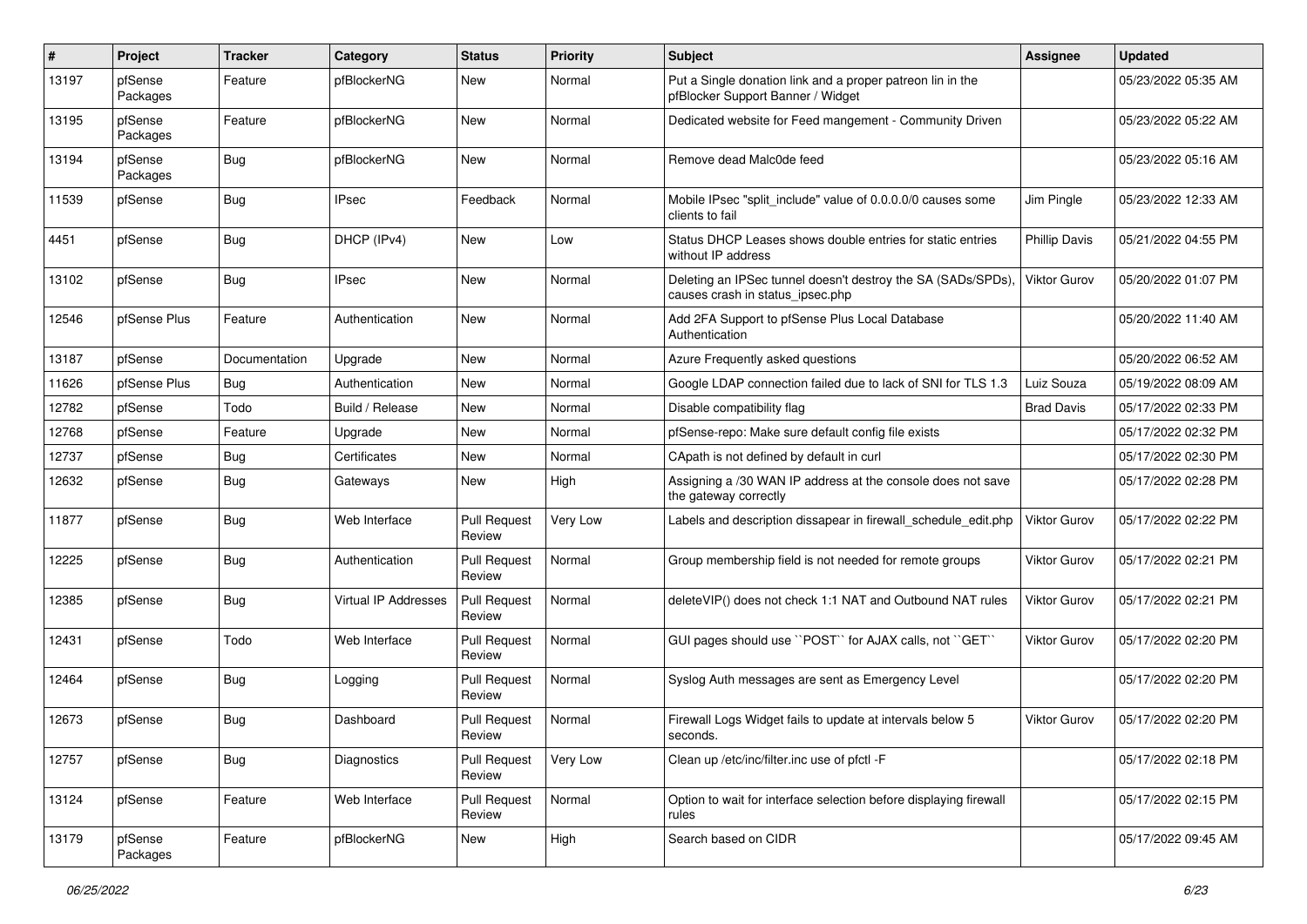| $\pmb{\#}$ | Project             | <b>Tracker</b>     | Category                            | <b>Status</b>                 | Priority  | <b>Subject</b>                                                                                                                         | <b>Assignee</b>       | <b>Updated</b>      |
|------------|---------------------|--------------------|-------------------------------------|-------------------------------|-----------|----------------------------------------------------------------------------------------------------------------------------------------|-----------------------|---------------------|
| 9123       | pfSense             | <b>Bug</b>         | Interfaces                          | Feedback                      | Very High | Adding/configuring vlan on ixl-devices causes<br>ag add macvlan err -53, ag error 14                                                   | Luiz Souza            | 05/16/2022 07:57 AM |
| 13168      | pfSense             | Feature            | Dashboard                           | <b>New</b>                    | Low       | Multiple Dashboard views for a single user                                                                                             |                       | 05/16/2022 07:53 AM |
| 9295       | pfSense             | <b>Bug</b>         | PPPoE Server                        | <b>New</b>                    | Very High | IPv6 PD does not work with PPPOE (Server & Client)                                                                                     |                       | 05/15/2022 10:53 AM |
| 13115      | pfSense<br>Packages | Bug                | WireGuard                           | Feedback                      | Normal    | WireGuard panic due to KBI changes in ```udp tun func t()``                                                                            | Christian<br>McDonald | 05/15/2022 10:47 AM |
| 13165      | pfSense             | Feature            | Dashboard                           | <b>Pull Request</b><br>Review | Normal    | Feat: live update for Services dashboard widget                                                                                        |                       | 05/15/2022 01:48 AM |
| 13158      | pfSense             | <b>Bug</b>         | Web Interface                       | <b>New</b>                    | Normal    | Input validation error when applying limiter changes                                                                                   |                       | 05/14/2022 05:32 PM |
| 13159      | pfSense             | Todo               | Web Interface                       | <b>New</b>                    | Very Low  | Decrease distance between img-buttons in webGUI to<br>eliminate mistake entry                                                          |                       | 05/14/2022 06:52 AM |
| 13161      | pfSense             | Feature            | Web Interface                       | New                           | Very Low  | FLASH PORT'S LED button, to help quickly find port that need<br>to be connected to patch&cable                                         |                       | 05/14/2022 06:35 AM |
| 13160      | pfSense<br>Packages | Feature            | Status_Monitoring                   | <b>Pull Request</b><br>Review | Normal    | Option to sort monitoring graph views                                                                                                  |                       | 05/13/2022 12:06 PM |
| 9024       | pfSense             | <b>Bug</b>         | <b>Traffic Shaper</b><br>(Limiters) | Feedback                      | Normal    | Ping packet loss under load when using limiters                                                                                        |                       | 05/12/2022 11:55 AM |
| 12354      | pfSense<br>Packages | Todo               | haproxy                             | Feedback                      | High      | Update haproxy-devel to mitigate CVE-2021-40346                                                                                        | <b>Viktor Gurov</b>   | 05/12/2022 08:50 AM |
| 12960      | pfSense             | Bug                | Installer                           | New                           | Normal    | VGA installer image defaults to serial console, serial console is<br>default in GUI settings                                           |                       | 05/10/2022 03:19 PM |
| 12079      | pfSense             | <b>Bug</b>         | <b>IGMP Proxy</b>                   | New                           | Normal    | IGMPProxy: kernel panic, Sleeping thread owns a<br>non-sleepable lock                                                                  | Mateusz Guzik         | 05/10/2022 03:14 PM |
| 11296      | pfSense             | <b>Bug</b>         | Routing                             | New                           | Normal    | Static route targets may still reachable via default route when<br>the gateway they should route through is down                       | <b>Viktor Gurov</b>   | 05/10/2022 03:12 PM |
| 11091      | pfSense             | Bug                | Interfaces                          | New                           | Normal    | Interfaces set as disabled in the configuration have an UP<br>status in the operating system at boot                                   | <b>Viktor Gurov</b>   | 05/10/2022 03:12 PM |
| 9887       | pfSense             | Bug                | Rules / NAT                         | <b>New</b>                    | Low       | Rule separator positions change when deleting multiple rules                                                                           |                       | 05/10/2022 03:11 PM |
| 3132       | pfSense             | Bug                | Gateway Monitoring                  | In Progress                   | Normal    | Gateway events for IPv6 affect IPv4 services and vice versa                                                                            | <b>Viktor Gurov</b>   | 05/10/2022 03:10 PM |
| 13144      | pfSense             | <b>Bug</b>         | Rules / NAT                         | New                           | Very Low  | Firewall rule entries can get out of sync when entries are<br>deleted while other administrators are editing entries<br>simultaneously |                       | 05/10/2022 07:26 AM |
| 13141      | pfSense<br>Packages | Bug                | squidguard                          | <b>New</b>                    | Normal    | wrong page squidguard block                                                                                                            |                       | 05/09/2022 05:33 PM |
| 13135      | pfSense<br>Packages | Feature            | pfBlockerNG                         | <b>New</b>                    | Normal    | Add dibdot DoH-IP-blocklists feeds                                                                                                     | Viktor Gurov          | 05/08/2022 01:50 AM |
| 12597      | pfSense Docs        | <b>New Content</b> | Hardware                            | <b>New</b>                    | Normal    | How to reset IPMI settings and password for Netgate<br>appliances                                                                      |                       | 05/07/2022 12:33 PM |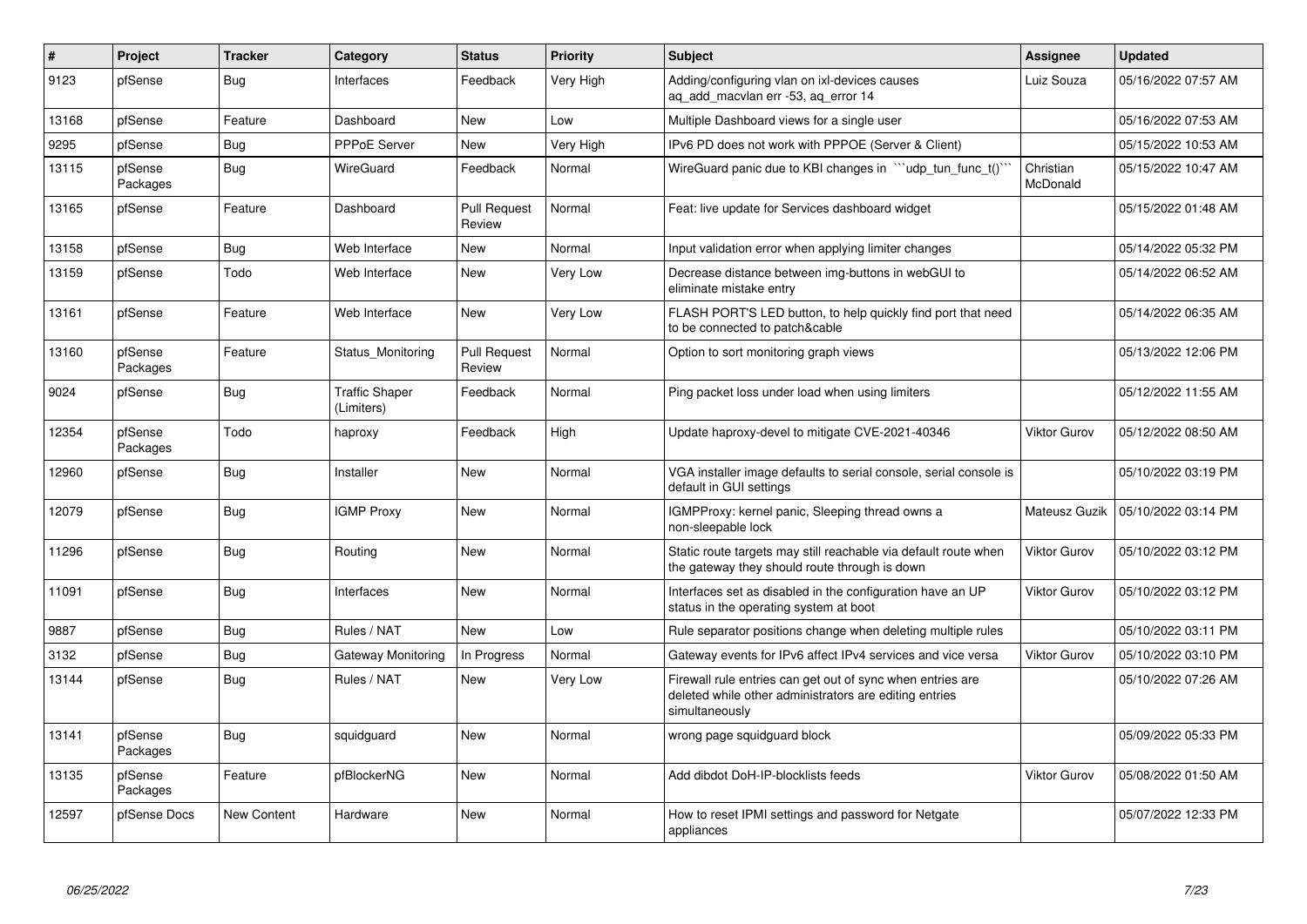| $\sharp$ | Project             | <b>Tracker</b> | Category                   | <b>Status</b>                 | <b>Priority</b> | <b>Subject</b>                                                                                                                          | Assignee            | <b>Updated</b>      |
|----------|---------------------|----------------|----------------------------|-------------------------------|-----------------|-----------------------------------------------------------------------------------------------------------------------------------------|---------------------|---------------------|
| 13138    | pfSense<br>Packages | Feature        | pfBlockerNG                | New                           | Normal          | DNS over HTTPS/TLS Blocking should be removed from<br>SafeSearch                                                                        |                     | 05/07/2022 02:52 AM |
| 13137    | pfSense<br>Packages | Feature        | pfBlockerNG                | New                           | Normal          | ckuethe/doh-blocklist.txt add to DoH feeds                                                                                              |                     | 05/07/2022 02:39 AM |
| 13136    | pfSense<br>Packages | Feature        | pfBlockerNG                | New                           | Normal          | Add crypt0rr DNS-over-HTTPS (DOH) provider list feeds                                                                                   |                     | 05/07/2022 02:27 AM |
| 13063    | pfSense<br>Packages | Feature        | Cellular                   | <b>Pull Request</b><br>Review | Normal          | Cellular package shall support more modems and NMEA port                                                                                |                     | 05/06/2022 02:38 PM |
| 13053    | pfSense<br>Packages | Bug            | <b>ACME</b>                | New                           | Normal          | LoopiaAPI error handling                                                                                                                |                     | 05/05/2022 10:58 AM |
| 13128    | pfSense<br>Packages | Bug            | Zabbix                     | New                           | Normal          | Zabbix Agent 6: HA Server Setup                                                                                                         |                     | 05/05/2022 01:55 AM |
| 13114    | pfSense<br>Packages | Bug            | <b>BIND</b>                | Feedback                      | Normal          | BIND calls rndc in rc_stop when named is not running                                                                                    | <b>Stuart Wyatt</b> | 05/04/2022 12:41 PM |
| 13110    | pfSense             | Bug            | CARP                       | New                           | <b>Very Low</b> | changing CARP VIP address does not update outbound NAT<br>interface IP                                                                  |                     | 05/03/2022 02:52 PM |
| 12747    | pfSense             | Bug            | Logging                    | New                           | Normal          | System log is filled by sshguard                                                                                                        |                     | 05/03/2022 03:08 AM |
| 1819     | pfSense             | <b>Bug</b>     | <b>DNS Resolver</b>        | New                           | Normal          | DNS Resolver Not Registering DHCP Server Specified Domain   Luiz Souza<br>Name                                                          |                     | 04/28/2022 01:53 PM |
| 13108    | pfSense Docs        | Todo           | Installation /<br>Upgrades | New                           | Normal          | ZFS filesystem implications                                                                                                             | Jim Pingle          | 04/27/2022 03:18 PM |
| 13098    | pfSense<br>Packages | Bug            | haproxy                    | Feedback                      | Low             | HAProxy Virtual IP broken link under Frontend setup                                                                                     |                     | 04/27/2022 08:35 AM |
| 11693    | pfSense<br>Packages | Bug            | <b>FRR</b>                 | Feedback                      | Normal          | IPv6 static routing fails                                                                                                               | Viktor Gurov        | 04/26/2022 08:50 AM |
| 12549    | pfSense             | Regression     | <b>IPsec</b>               | New                           | Normal          | Per-user Mobile IPsec settings are not applied to connecting<br>mobile clients                                                          | Jim Pingle          | 04/26/2022 07:50 AM |
| 12335    | pfSense             | Bug            | <b>IPsec</b>               | <b>New</b>                    | Normal          | IPsec DNS inefficiency                                                                                                                  | Jim Pingle          | 04/26/2022 07:50 AM |
| 4500     | pfSense             | <b>Bug</b>     | UPnP/NAT-PMP               | Confirmed                     | Normal          | Some miniupnp port mappings are not displayed in the Status<br>page                                                                     |                     | 04/25/2022 12:49 PM |
| 13095    | pfSense<br>Packages | Bug            | Snort                      | Feedback                      | Normal          | Snort VRT change in Shared Object Rules path name results<br>in failure to extract and update Snort Shared Object Rules<br>when enabled | <b>Bill Meeks</b>   | 04/25/2022 12:22 PM |
| 13096    | pfSense<br>Packages | Feature        | Snort                      | Feedback                      | Normal          | Improve robustness of Snort Rules Update Log size limitation<br>logic                                                                   | <b>Bill Meeks</b>   | 04/25/2022 12:22 PM |
| 13094    | pfSense             | Feature        | Packet Capture             | <b>Pull Request</b><br>Review | Normal          | Allow packet capture filtering in tagged packets                                                                                        | Marcos<br>Mendoza   | 04/24/2022 06:06 PM |
| 13091    | pfSense             | Feature        | OpenVPN                    | New                           | Normal          | RFE: Ability to specify the order of OpenVPN Authentication<br>servers                                                                  |                     | 04/22/2022 04:30 PM |
| 13090    | pfSense             | Bug            | OpenVPN                    | New                           | Normal          | OpenVPN: do not use legacy deprecated netbios settings                                                                                  | Jim Pingle          | 04/22/2022 11:19 AM |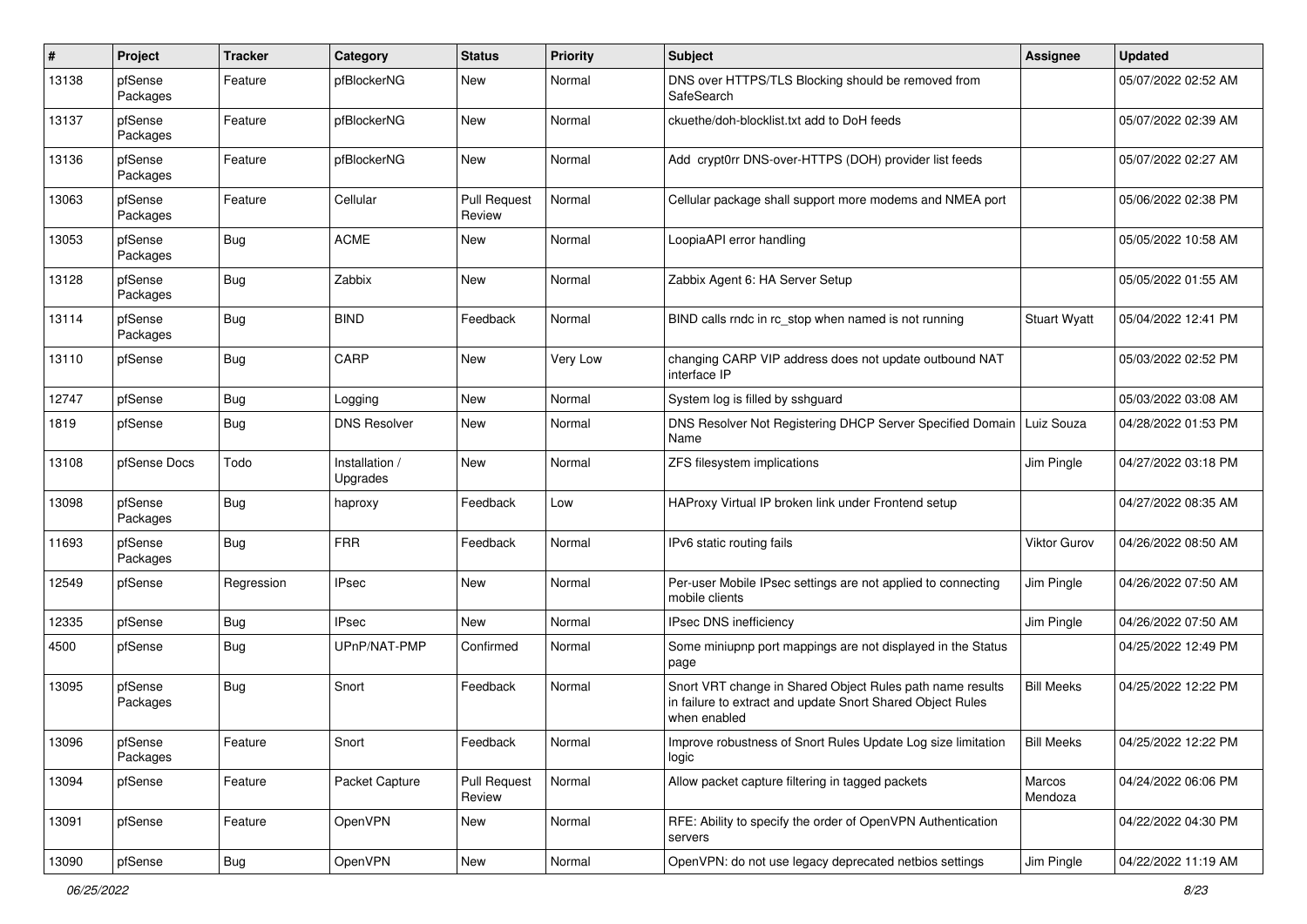| #     | Project             | <b>Tracker</b> | Category       | <b>Status</b>                 | <b>Priority</b> | Subject                                                                                                  | <b>Assignee</b>     | <b>Updated</b>      |
|-------|---------------------|----------------|----------------|-------------------------------|-----------------|----------------------------------------------------------------------------------------------------------|---------------------|---------------------|
| 13085 | pfSense             | Feature        | <b>OpenVPN</b> | <b>Pull Request</b><br>Review | Normal          | OpenVPN: expose NBDD servers in GUI + fix GUI bugs                                                       | Jim Pingle          | 04/22/2022 11:09 AM |
| 13089 | pfSense             | Bug            | <b>OpenVPN</b> | New                           | Normal          | OpenVPN: fix some netbios options were preserved even if teh<br>Netbios option was unchecked             | Jim Pingle          | 04/22/2022 11:06 AM |
| 13087 | pfSense             | Bug            | <b>OpenVPN</b> | <b>New</b>                    | Normal          | OpenVPN Server: hide WINS servers list when netbios option<br>is unchecked while WINS servers is checked |                     | 04/22/2022 10:29 AM |
| 9721  | pfSense<br>Packages | Feature        | Squid          | Feedback                      | Normal          | add squidclient -h 127.0.0.1 mgr:info output to Diagnostics /<br>Squid and status.php                    | <b>Viktor Gurov</b> | 04/22/2022 02:21 AM |
| 9982  | pfSense<br>Packages | Feature        | Squid          | Feedback                      | Normal          | basic_Idap_auth TLS connection                                                                           | Viktor Gurov        | 04/22/2022 02:21 AM |
| 10450 | pfSense<br>Packages | Bug            | Squid          | Feedback                      | Normal          | Squid reverse proxy switching peers                                                                      | <b>Viktor Gurov</b> | 04/22/2022 02:21 AM |
| 10572 | pfSense<br>Packages | Bug            | Squid          | Feedback                      | Normal          | STARTTLS option is ignored                                                                               | Viktor Gurov        | 04/22/2022 02:20 AM |
| 10779 | pfSense<br>Packages | Feature        | haproxy        | Feedback                      | Normal          | <b>HAProxy SSL/TLS Compatibility Mode</b>                                                                | <b>Viktor Gurov</b> | 04/22/2022 02:20 AM |
| 10871 | pfSense<br>Packages | Feature        | FreeRADIUS     | Feedback                      | Normal          | Extra time period counters for SQL backend                                                               | Viktor Gurov        | 04/22/2022 02:19 AM |
| 10908 | pfSense<br>Packages | Feature        | FreeRADIUS     | Feedback                      | Normal          | FreeRADIUS server certificate not using full CA chain                                                    | Viktor Gurov        | 04/22/2022 02:19 AM |
| 12330 | pfSense<br>Packages | Bug            | pfBlockerNG    | Feedback                      | Normal          | pfBlockerNG devel creating invalid NAT rules on boot                                                     |                     | 04/21/2022 12:40 PM |
| 12114 | pfSense<br>Packages | Bug            | syslog-ng      | Feedback                      | Normal          | syslog-ng only binds to the last specified interface                                                     |                     | 04/21/2022 12:40 PM |
| 12073 | pfSense<br>Packages | <b>Bug</b>     | NET-SNMP       | Feedback                      | Normal          | netsnmptrapd.conf syntax is wrong                                                                        |                     | 04/21/2022 12:40 PM |
| 11434 | pfSense<br>Packages | <b>Bug</b>     | squidguard     | Feedback                      | Normal          | SquidGuard over 1.16.18 11                                                                               |                     | 04/21/2022 12:40 PM |
| 11185 | pfSense<br>Packages | <b>Bug</b>     | ntop           | Feedback                      | Normal          | Redis service stopping before NtopNg                                                                     |                     | 04/21/2022 12:40 PM |
| 10936 | pfSense<br>Packages | <b>Bug</b>     | haproxy        | Feedback                      | Normal          | both haproxy/haproxy-devel non-existent option lb-agent-chk                                              |                     | 04/21/2022 12:40 PM |
| 10796 | pfSense<br>Packages | Feature        | Cellular       | Feedback                      | Normal          | Huawei ME909u-521 support                                                                                |                     | 04/21/2022 12:40 PM |
| 10692 | pfSense<br>Packages | <b>Bug</b>     | PIMD           | Feedback                      | Normal          | PIMD starts twice at boot                                                                                |                     | 04/21/2022 12:40 PM |
| 10445 | pfSense<br>Packages | <b>Bug</b>     | <b>BIND</b>    | Feedback                      | Normal          | BIND crashed when added RPZ. rpz is not a master or slave<br>zone.                                       |                     | 04/21/2022 12:40 PM |
| 10393 | pfSense<br>Packages | <b>Bug</b>     | syslog-ng      | Feedback                      | Normal          | Syslog-ng TLS support is broken                                                                          |                     | 04/21/2022 12:40 PM |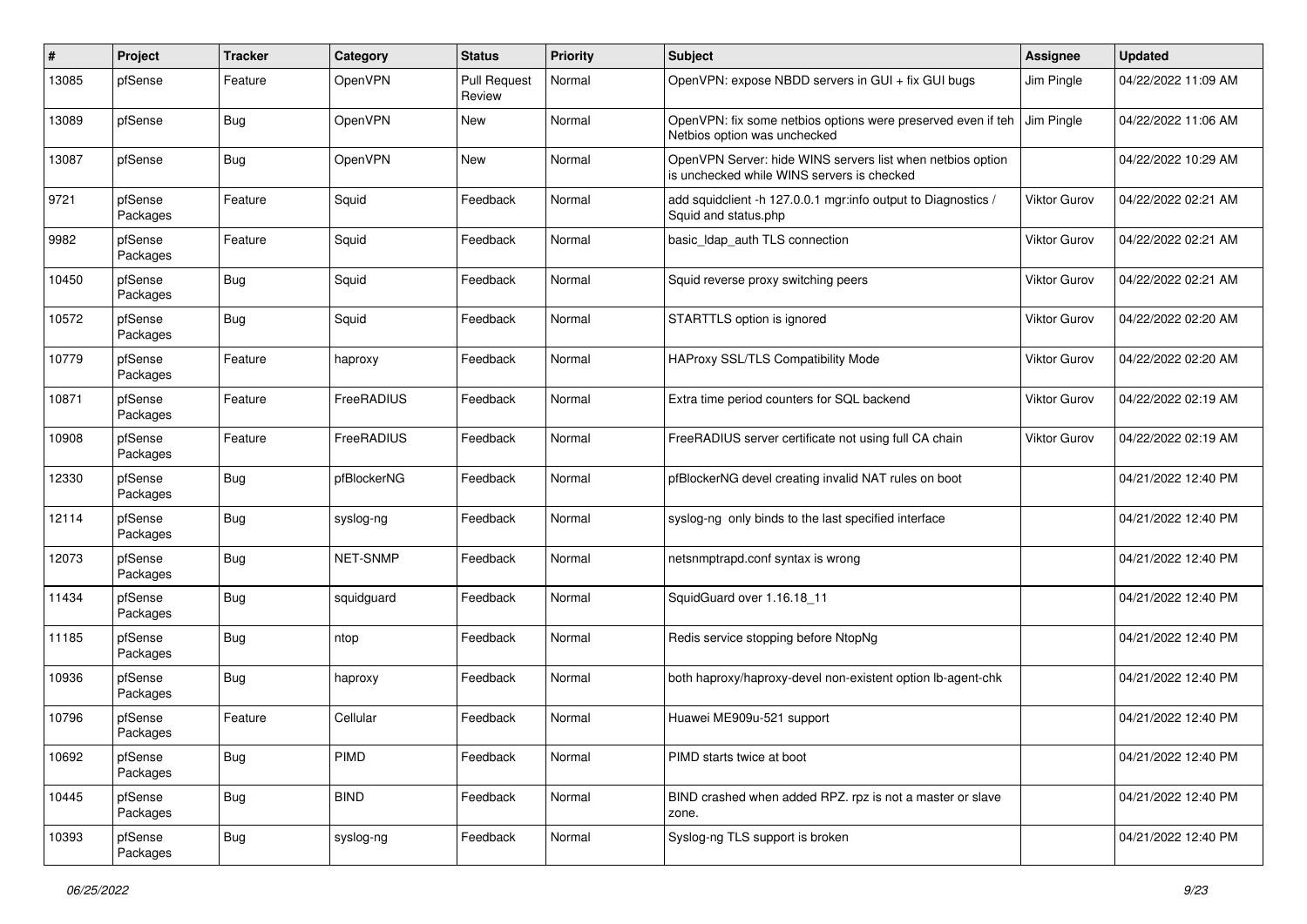| $\sharp$ | Project             | <b>Tracker</b> | Category                     | <b>Status</b> | <b>Priority</b> | <b>Subject</b>                                                                                  | <b>Assignee</b> | <b>Updated</b>      |
|----------|---------------------|----------------|------------------------------|---------------|-----------------|-------------------------------------------------------------------------------------------------|-----------------|---------------------|
| 10330    | pfSense<br>Packages | Bug            | <b>BIND</b>                  | Feedback      | Normal          | BIND zone configuration displays wrong DS resource record<br>with inline DNSSEC signing enabled |                 | 04/21/2022 12:40 PM |
| 9916     | pfSense<br>Packages | Feature        | <b>BIND</b>                  | Feedback      | Normal          | Check allow-transfer in custom option when the zone is slave                                    |                 | 04/21/2022 12:40 PM |
| 9762     | pfSense<br>Packages | Feature        | Squid                        | Feedback      | Normal          | Squid Reverse Proxy Change redir domain(s) to use regex                                         |                 | 04/21/2022 12:40 PM |
| 7797     | pfSense<br>Packages | Bug            | Squid                        | Feedback      | Normal          | Squid Reverse Proxy alternating between destinations                                            |                 | 04/21/2022 12:40 PM |
| 7039     | pfSense<br>Packages | Bug            | haproxy                      | Feedback      | Normal          | HAProxy backend configuration does not handle intermediate<br>CAs properly                      |                 | 04/21/2022 12:40 PM |
| 11970    | pfSense<br>Packages | <b>Bug</b>     | Coreboot                     | New           | Normal          | Netgate Firmware Upgrade Doesn't Work on XG-2758                                                |                 | 04/21/2022 12:39 PM |
| 11398    | pfSense<br>Packages | Bug            | pfBlockerNG                  | <b>New</b>    | Normal          | pfBlocker upgrade hangs forever                                                                 |                 | 04/21/2022 12:39 PM |
| 10909    | pfSense<br>Packages | Feature        | <b>PIMD</b>                  | New           | Normal          | #define MAXVIFS 32 to 64                                                                        |                 | 04/21/2022 12:39 PM |
| 10690    | pfSense             | Bug            | Installer                    | <b>New</b>    | Low             | Not possible to make UFS install on ZFS formatted drive                                         |                 | 04/21/2022 12:39 PM |
| 10544    | pfSense             | Bug            | User Manager /<br>Privileges | New           | Normal          | It's not possible to add a user to group operator using the gui                                 |                 | 04/21/2022 12:39 PM |
| 10530    | pfSense             | Bug            | Upgrade                      | New           | Normal          | Convert config version to be based on product version                                           |                 | 04/21/2022 12:39 PM |
| 10513    | pfSense             | Bug            | Rules / NAT                  | <b>New</b>    | Normal          | State issues with policy routing and HA failover                                                |                 | 04/21/2022 12:39 PM |
| 10502    | pfSense<br>Packages | Bug            | lldpd                        | In Progress   | Normal          | LLDP spamming errors on Netgate XG-7100                                                         |                 | 04/21/2022 12:39 PM |
| 10464    | pfSense             | Todo           | Upgrade                      | New           | Low             | Disallow package updates when a system update is available                                      |                 | 04/21/2022 12:39 PM |
| 10297    | pfSense<br>Packages | Feature        | <b>FreeRADIUS</b>            | Assigned      | Normal          | IPv6 user attributes                                                                            |                 | 04/21/2022 12:39 PM |
| 9544     | pfSense             | Feature        | Routing                      | New           | Normal          | Enable RADIX_MPATH                                                                              |                 | 04/21/2022 12:39 PM |
| 9384     | pfSense             | Bug            | Interfaces                   | Confirmed     | Normal          | devd putting "\$" before variable contents when using single<br>quotes                          |                 | 04/21/2022 12:39 PM |
| 9165     | pfSense             | Feature        | Authentication               | New           | Normal          | only IPs can be added to sshguard whitelist                                                     |                 | 04/21/2022 12:39 PM |
| 9136     | pfSense             | <b>Bug</b>     | DHCP (IPv6)                  | New           | High            | IPv6 Tracking Interfaces Lose IPv6 Address in Certain Cases                                     |                 | 04/21/2022 12:39 PM |
| 8313     | pfSense             | <b>Bug</b>     | Notifications                | New           | Normal          | STARTTLS auto detection not working                                                             |                 | 04/21/2022 12:39 PM |
| 8264     | pfSense<br>Packages | <b>Bug</b>     | FreeRADIUS                   | New           | Normal          | Radiusd restart on WAN change results in freeradius not<br>running (and possible solution)      |                 | 04/21/2022 12:39 PM |
| 7138     | pfSense             | <b>Bug</b>     | DHCP (IPv6)                  | Assigned      | Normal          | Pfsense wide dhcpv6 client doesn't recognise ifid statement                                     |                 | 04/21/2022 12:39 PM |
| 6823     | pfSense             | <b>Bug</b>     | Interfaces                   | New           | Normal          | No connectivity after changing link state to UP                                                 |                 | 04/21/2022 12:39 PM |
| 6186     | pfSense             | Bug            | Services                     | New           | Normal          | race conditions in service startup                                                              |                 | 04/21/2022 12:39 PM |
| 5786     | pfSense             | Bug            | Web Interface                | New           | Normal          | Check WebConfigurator port for conflicts                                                        |                 | 04/21/2022 12:39 PM |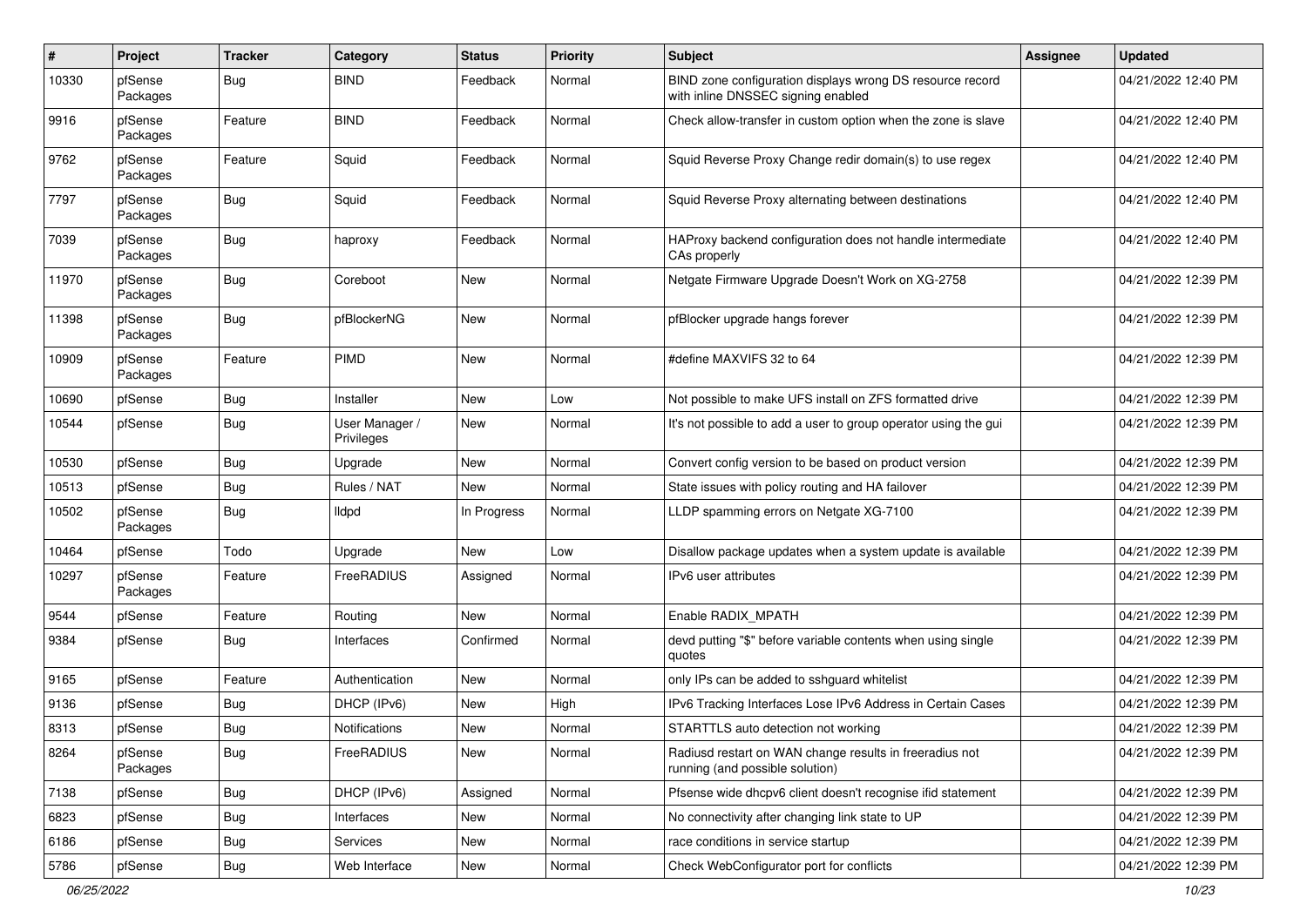| #     | Project             | <b>Tracker</b> | Category                        | <b>Status</b>                 | <b>Priority</b> | <b>Subject</b>                                                                                              | <b>Assignee</b> | <b>Updated</b>      |
|-------|---------------------|----------------|---------------------------------|-------------------------------|-----------------|-------------------------------------------------------------------------------------------------------------|-----------------|---------------------|
| 5510  | pfSense             | Feature        | Package System                  | New                           | Normal          | Need a simple way to enable/disable package-installed<br>services                                           |                 | 04/21/2022 12:39 PM |
| 5074  | pfSense             | Feature        | Upgrade                         | New                           | Normal          | Standard release notes URLs to facilitate GUI viewing before<br>upgrade                                     |                 | 04/21/2022 12:39 PM |
| 4154  | pfSense             | Bug            | User Manager /<br>Privileges    | Confirmed                     | Normal          | RADIUS authentication not working over IPv6                                                                 |                 | 04/21/2022 12:39 PM |
| 1337  | pfSense             | Feature        | Interfaces                      | Assigned                      | Normal          | VLANs with different MAC address than parent interface                                                      |                 | 04/21/2022 12:39 PM |
| 946   | pfSense             | Feature        | <b>IPsec</b>                    | New                           | Normal          | Allow aliases to be used to define IPsec phase 2 networks                                                   |                 | 04/21/2022 12:39 PM |
| 790   | pfSense             | Feature        | <b>Operating System</b>         | New                           | Normal          | Advanced options for dnsclient (resolv.conf)                                                                |                 | 04/21/2022 12:39 PM |
| 12183 | pfSense             | Regression     | Interfaces                      | New                           | Low             | Changing MAC address for PPP parent interface stopped<br>working                                            |                 | 04/20/2022 04:16 PM |
| 10426 | pfSense<br>Packages | Bug            | Filer                           | Feedback                      | Normal          | Filer must validate that File name is uniq                                                                  |                 | 04/20/2022 11:02 AM |
| 13072 | pfSense             | Feature        | <b>Traffic Shaper</b><br>(ALTQ) | <b>Pull Request</b><br>Review | Very Low        | Matching background/font colors of queue values with dark<br>theme.                                         |                 | 04/19/2022 07:32 AM |
| 13073 | pfSense<br>Packages | <b>Bug</b>     | Squid                           | <b>New</b>                    | Normal          | ClamAV - clamd dies with high CPU load and thus the C-ICAP<br>of squid-reverse proxy causes http:500 errors |                 | 04/19/2022 05:38 AM |
| 13068 | pfSense             | Bug            | Aliases / Tables                | <b>New</b>                    | Normal          | Error loading rules when URL Table IPs content is empty                                                     |                 | 04/17/2022 09:07 PM |
| 13067 | pfSense             | Bug            | <b>FilterDNS</b>                | New                           | Normal          | filterdns resolve interval is twice the intended value                                                      |                 | 04/17/2022 07:45 PM |
| 2358  | pfSense             | Feature        | Rules / NAT                     | New                           | Normal          | NAT64 Support                                                                                               |                 | 04/16/2022 06:52 PM |
| 12338 | pfSense<br>Packages | <b>Bug</b>     | <b>RRD Summary</b>              | New                           | Normal          | RRD Summary does not report data on 3100                                                                    |                 | 04/15/2022 02:54 PM |
| 13058 | pfSense             | Todo           | Rules / NAT                     | New                           | Normal          | Add static routes and directly connected networks back to<br>policy route negation rules                    |                 | 04/13/2022 08:05 AM |
| 13054 | pfSense             | Feature        | Package System                  | <b>New</b>                    | Normal          | Package plugin hook for web server configuration stanzas                                                    | Jim Pingle      | 04/12/2022 03:04 PM |
| 13051 | pfSense             | Bug            | <b>Traffic Shaper</b><br>(ALTQ) | New                           | Normal          | Firewall traffic shaper by interface selection unknow                                                       |                 | 04/12/2022 07:03 AM |
| 12522 | pfSense             | Feature        | OpenVPN                         | New                           | Very Low        | More flexible Client-Specific Override options for controlling<br>options pushed to clients                 |                 | 04/11/2022 03:11 PM |
| 12916 | pfSense<br>Packages | Bug            | pfBlockerNG                     | New                           | Normal          | pfBlockerNG-devel cron job does not trigger xmlrpc sync                                                     | Viktor Gurov    | 04/11/2022 12:55 PM |
| 13046 | pfSense             | <b>Bug</b>     | Rules / NAT                     | New                           | Normal          | Floating rule applied to IPv6 interface with a SLAAC DHCPv6<br>gateway reports error on boot                |                 | 04/11/2022 09:50 AM |
| 13045 | pfSense<br>Packages | <b>Bug</b>     | WireGuard                       | <b>New</b>                    | Normal          | Firewall floating rules ignore WireGuard traffic                                                            |                 | 04/11/2022 09:40 AM |
| 13044 | pfSense<br>Packages | Feature        | Mail report                     | <b>New</b>                    | Normal          | Customized reporting                                                                                        |                 | 04/11/2022 09:22 AM |
| 13043 | pfSense<br>Packages | Bug            | WireGuard                       | New                           | Normal          | OSPF over Wireguard interface doesn't populate neighbors<br>after reboot                                    |                 | 04/11/2022 09:22 AM |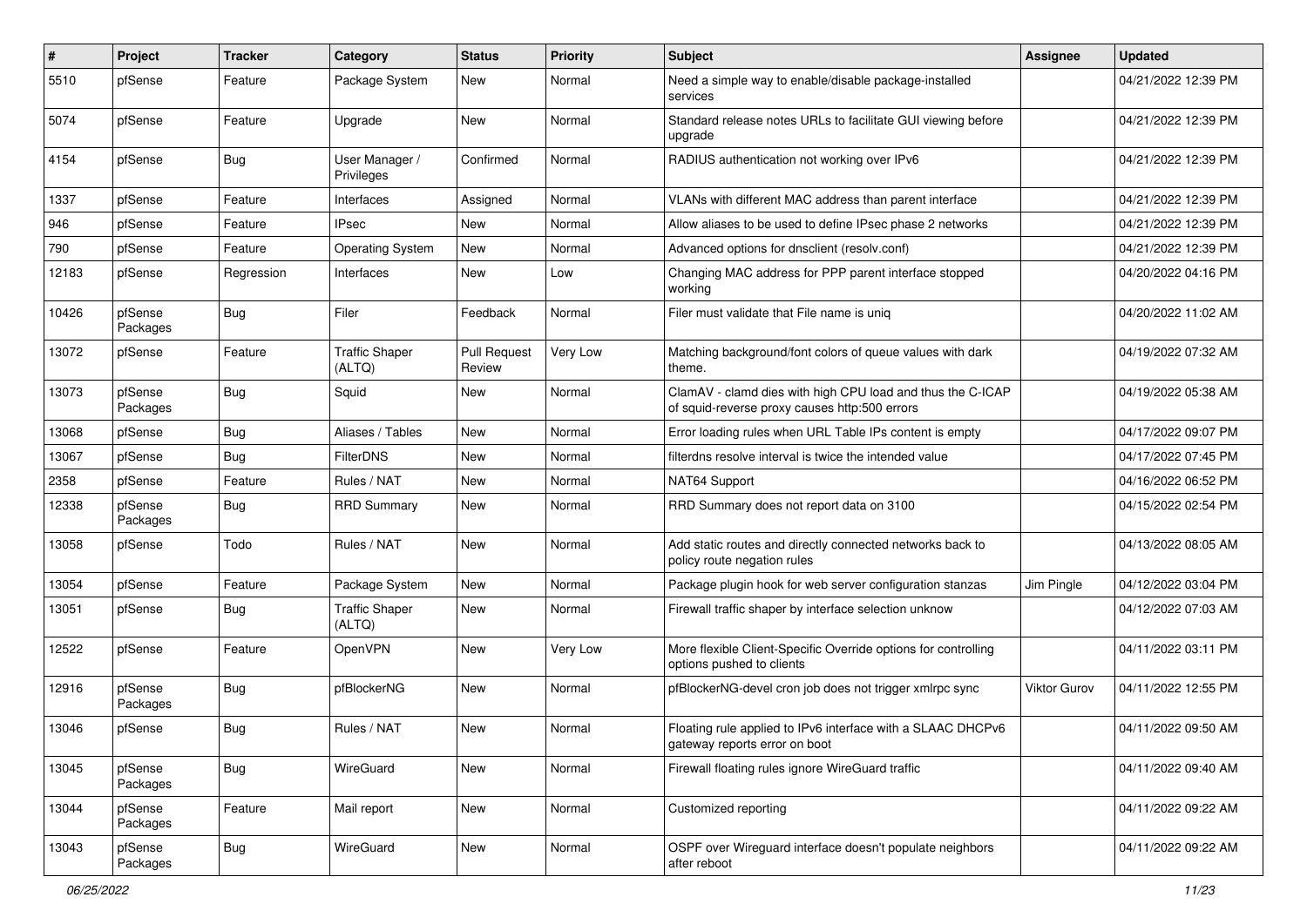| $\vert$ # | Project             | <b>Tracker</b> | Category                | <b>Status</b> | <b>Priority</b> | <b>Subject</b>                                                                                                                      | <b>Assignee</b>       | <b>Updated</b>      |
|-----------|---------------------|----------------|-------------------------|---------------|-----------------|-------------------------------------------------------------------------------------------------------------------------------------|-----------------------|---------------------|
| 13039     | pfSense<br>Packages | Feature        | AWS VPC                 | New           | Normal          | Handle transit gateway VPNs in the AWS VPN wizard                                                                                   |                       | 04/11/2022 07:31 AM |
| 12924     | pfSense<br>Packages | <b>Bug</b>     | WireGuard               | New           | Normal          | DNS Resolver WireGuard ACL Inconsistency                                                                                            | Christian<br>McDonald | 04/10/2022 10:36 AM |
| 12524     | pfSense Plus        | Feature        | <b>Operating System</b> | <b>New</b>    | Normal          | OpenSSL QAT Engine                                                                                                                  |                       | 04/10/2022 02:54 AM |
| 12950     | pfSense             | Bug            | Routing                 | New           | Normal          | OpenVPN as default gateway does not get set at boot time                                                                            |                       | 04/09/2022 05:46 PM |
| 13017     | pfSense             | Feature        | Packet Capture          | New           | Normal          | Packet capture: add preview results while capture is running                                                                        |                       | 04/09/2022 11:08 AM |
| 9833      | pfSense<br>Packages | Feature        | <b>ACME</b>             | New           | Normal          | ACME: add ability to use custom ACME server                                                                                         |                       | 04/07/2022 11:31 AM |
| 13022     | pfSense<br>Packages | Bug            | haproxy                 | Feedback      | Normal          | HAProxy - Sub Frontends ignore Client verification CA<br>certificates                                                               |                       | 04/06/2022 12:55 PM |
| 13034     | pfSense<br>Packages | Bug            | Zabbix                  | Feedback      | Normal          | Zabbix6 Agent and Proxy fail to set the PSK from the web GUI<br>in its conf files                                                   | <b>Viktor Gurov</b>   | 04/06/2022 11:59 AM |
| 12956     | pfSense<br>Packages | <b>Bug</b>     | Suricata                | Confirmed     | Normal          | suricata fails to use pcre in SID management (e.g.<br>dropsid.conf)                                                                 |                       | 04/05/2022 12:52 PM |
| 11343     | pfSense<br>Packages | <b>Bug</b>     | <b>BIND</b>             | Feedback      | Low             | Invalid link to pfSense-pkg-bind changelog                                                                                          | <b>Viktor Gurov</b>   | 04/05/2022 08:12 AM |
| 10900     | pfSense<br>Packages | <b>Bug</b>     | Backup                  | Feedback      | Normal          | /packages/backup/backup.php?a=download&t=backup HTTP<br>504, or Sends PHP Error Message as ASCII/Text file Named<br>pfsense.bak.tgz |                       | 04/05/2022 01:51 AM |
| 13020     | pfSense Docs        | Todo           | <b>Firewall Rules</b>   | <b>New</b>    | Normal          | easyrule command documentation should document<br>permissible wildcards                                                             | Jim Pingle            | 04/04/2022 08:01 AM |
| 12774     | pfSense             | Bug            | Backup / Restore        | New           | Normal          | Picture widget image is not saved in backup                                                                                         |                       | 04/04/2022 04:48 AM |
| 13018     | pfSense<br>Packages | Bug            | pfBlockerNG             | New           | Normal          | TLD and DNSBL Safesearch DOH conflict disables TLD block<br>when conflicting DOH FQDN is deselected or whitelisted                  |                       | 04/01/2022 05:59 PM |
| 13016     | pfSense Docs        | New Content    | Virtualization          | New           | Normal          | Workaround for bandwith issues since 2.6 when installed in<br>Hyper-V                                                               |                       | 04/01/2022 01:06 PM |
| 13009     | pfSense             | Feature        | <b>OpenVPN</b>          | <b>New</b>    | Normal          | Add option for multiple remote addresses to OpenVPN Client                                                                          |                       | 03/31/2022 12:42 PM |
| 13002     | pfSense<br>Packages | Regression     | <b>BIND</b>             | Feedback      | Normal          | BIND 9.16 13 could not find existing DNSSEC keys at<br>/cf/named/etc/namedb/keys due to directory change                            | <b>Viktor Gurov</b>   | 03/31/2022 12:14 PM |
| 13000     | pfSense             | <b>Bug</b>     | <b>IPsec</b>            | New           | Low             | IPsec AES-GCM encryption algorithm "Key Length" field<br>should be labeled "ICV Length"                                             |                       | 03/30/2022 07:40 AM |
| 12959     | pfSense             | Bug            | DHCP (IPv4)             | Feedback      | Normal          | dhcplease process wrongly update host file if client-hostname<br>is empty                                                           |                       | 03/28/2022 10:26 AM |
| 12922     | pfSense             | <b>Bug</b>     | DHCP (IPv4)             | New           | Normal          | Classless static routes received on DHCP WAN can override<br>chosen default gateway                                                 |                       | 03/28/2022 10:08 AM |
| 1826      | pfSense             | Feature        | PPPoE Server            | New           | Normal          | PPPoE server IPv6 support                                                                                                           |                       | 03/25/2022 04:25 PM |
| 7783      | pfSense             | Feature        | <b>Operating System</b> | New           | Normal          | Support for hosting VMs on pfSense using bhyve                                                                                      |                       | 03/25/2022 11:53 AM |
| 12980     | pfSense Docs        | Todo           | OpenVPN                 | Feedback      | Normal          | Add warnings against OpenVPN Shared Key mode                                                                                        | Jim Pingle            | 03/24/2022 02:11 PM |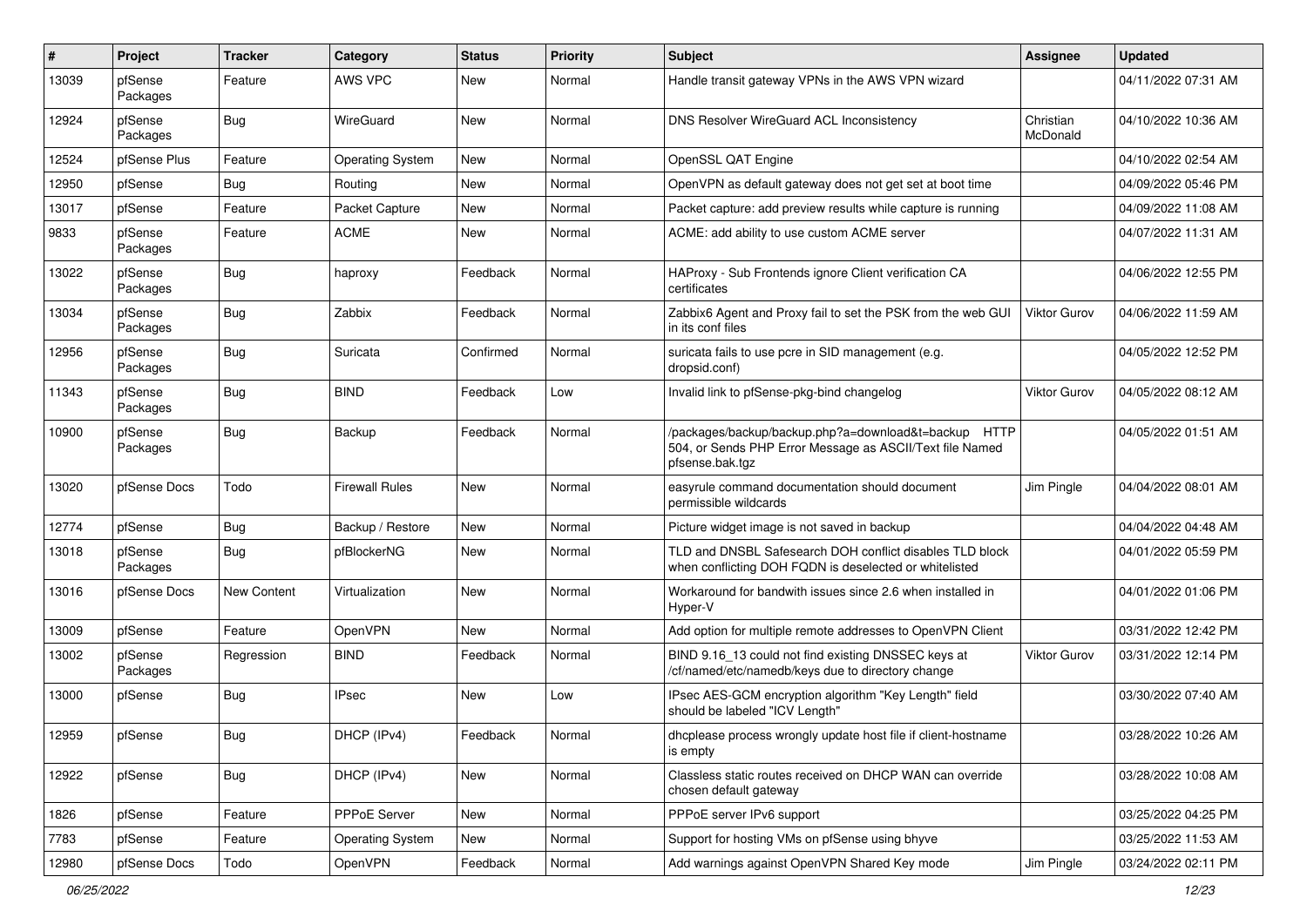| #     | Project             | <b>Tracker</b> | Category                                 | <b>Status</b>                 | <b>Priority</b> | <b>Subject</b>                                                                                        | <b>Assignee</b>     | <b>Updated</b>      |
|-------|---------------------|----------------|------------------------------------------|-------------------------------|-----------------|-------------------------------------------------------------------------------------------------------|---------------------|---------------------|
| 12882 | pfSense<br>Packages | Feature        | pfBlockerNG                              | Feedback                      | Normal          | Add the option to specify CURLOPT INTERFACE in<br>pfBlockerNG IPv4/IPv6 lists                         |                     | 03/24/2022 11:16 AM |
| 12706 | pfSense<br>Packages | <b>Bug</b>     | pfBlockerNG                              | Feedback                      | Normal          | pfBlockerNG and unbound does not work after switching /var<br>to RAM disk                             | Viktor Gurov        | 03/24/2022 10:47 AM |
| 12979 | pfSense<br>Packages | <b>Bug</b>     | Snort                                    | <b>Pull Request</b><br>Review | High            | Snort Rules Update Process Using Deprecated FreeBSD<br><b>Subdirectory Name</b>                       | <b>Bill Meeks</b>   | 03/24/2022 09:02 AM |
| 12927 | pfSense             | <b>Bug</b>     | <b>OpenVPN</b>                           | <b>New</b>                    | Normal          | OpenVPN with OCSP enabled allows connections with<br>revoked certificates                             |                     | 03/24/2022 08:22 AM |
| 12978 | pfSense Docs        | Correction     | Monitoring                               | <b>New</b>                    | Normal          | Correction to iftop section of Monitoring Bandwidth Usage                                             | Jim Pingle          | 03/23/2022 11:18 AM |
| 12951 | pfSense<br>Packages | <b>Bug</b>     | <b>FRR</b>                               | Feedback                      | Normal          | FRR cannot remove IPv6 routes                                                                         |                     | 03/22/2022 09:24 PM |
| 12942 | pfSense             | Bug            | Gateways                                 | New                           | Normal          | Code to kill states for old gateway when reconnecting an<br>interface is incorrect                    | Jim Pingle          | 03/22/2022 01:25 PM |
| 12965 | pfSense<br>Packages | Bug            | <b>FRR</b>                               | <b>Pull Request</b><br>Review | Normal          | FRR BFD peer configuration is handled incorrectly in some<br>cases                                    | Viktor Gurov        | 03/22/2022 08:04 AM |
| 12863 | pfSense             | Feature        | Authentication                           | <b>New</b>                    | <b>Very Low</b> | dynamically tune sha512crypt rounds                                                                   | Jim Pingle          | 03/19/2022 12:53 PM |
| 12829 | pfSense             | Bug            | <b>Traffic Shaper</b><br>(Limiters)      | Feedback                      | Normal          | Dummynet kernel module fails to load after upgrade.                                                   |                     | 03/17/2022 09:26 AM |
| 11732 | pfSense Plus        | Feature        | Hardware / Drivers                       | <b>New</b>                    | Normal          | Add VXLAN Support to pfSense Plus                                                                     |                     | 03/15/2022 02:35 AM |
| 12400 | pfSense Docs        | Correction     | <b>NAT</b>                               | New                           | Normal          | NAT 1:1 documentation - multi-wan information                                                         |                     | 03/13/2022 12:53 PM |
| 12938 | pfSense             | <b>Bug</b>     | IPv6 Router<br>Advertisements<br>(RADVD) | New                           | Normal          | MaxRtrAdvInterval would allow stale DNS servers to be<br>deleted faster                               |                     | 03/12/2022 09:37 AM |
| 12932 | pfSense<br>Packages | Feature        | pfBlockerNG                              | <b>New</b>                    | High            | pfblockerng per user whitelist                                                                        |                     | 03/11/2022 11:08 AM |
| 855   | pfSense             | Feature        | Multi-WAN                                | <b>New</b>                    | Normal          | Ability to selectively kill states on gateways recovery                                               |                     | 03/11/2022 08:30 AM |
| 12623 | pfSense<br>Packages | <b>Bug</b>     | <b>ACME</b>                              | New                           | Normal          | acme.sh package   DNS-ISPConfig settings                                                              | Viktor Gurov        | 03/10/2022 03:42 PM |
| 12926 | pfSense             | Bug            | Interfaces                               | Feedback                      | Normal          | Changing LAGG type on CARP interfaces makes VIPs go to<br>an "init" State                             |                     | 03/10/2022 10:52 AM |
| 12869 | pfSense<br>Packages | <b>Bug</b>     | <b>BIND</b>                              | Feedback                      | Normal          | Bind DNS Package AAAA filtering Broken on new ZFS Installs                                            | <b>Viktor Gurov</b> | 03/09/2022 12:38 PM |
| 12907 | pfSense<br>Packages | Bug            | PIMD                                     | Feedback                      | Normal          | PIMD: Nonexistent interfaces should be hidden/disabled in<br>pimd.conf before bringing up the service |                     | 03/07/2022 03:51 PM |
| 12918 | pfSense<br>Packages | Feature        | pfBlockerNG                              | <b>New</b>                    | Normal          | pfBlockerNG-devel changes from xmlrpc sync do not take<br>effect immediately                          |                     | 03/07/2022 02:29 PM |
| 12670 | pfSense<br>Packages | <b>Bug</b>     | <b>ACME</b>                              | <b>New</b>                    | Normal          | ACME package writes credentials to system log                                                         | Viktor Gurov        | 03/07/2022 10:58 AM |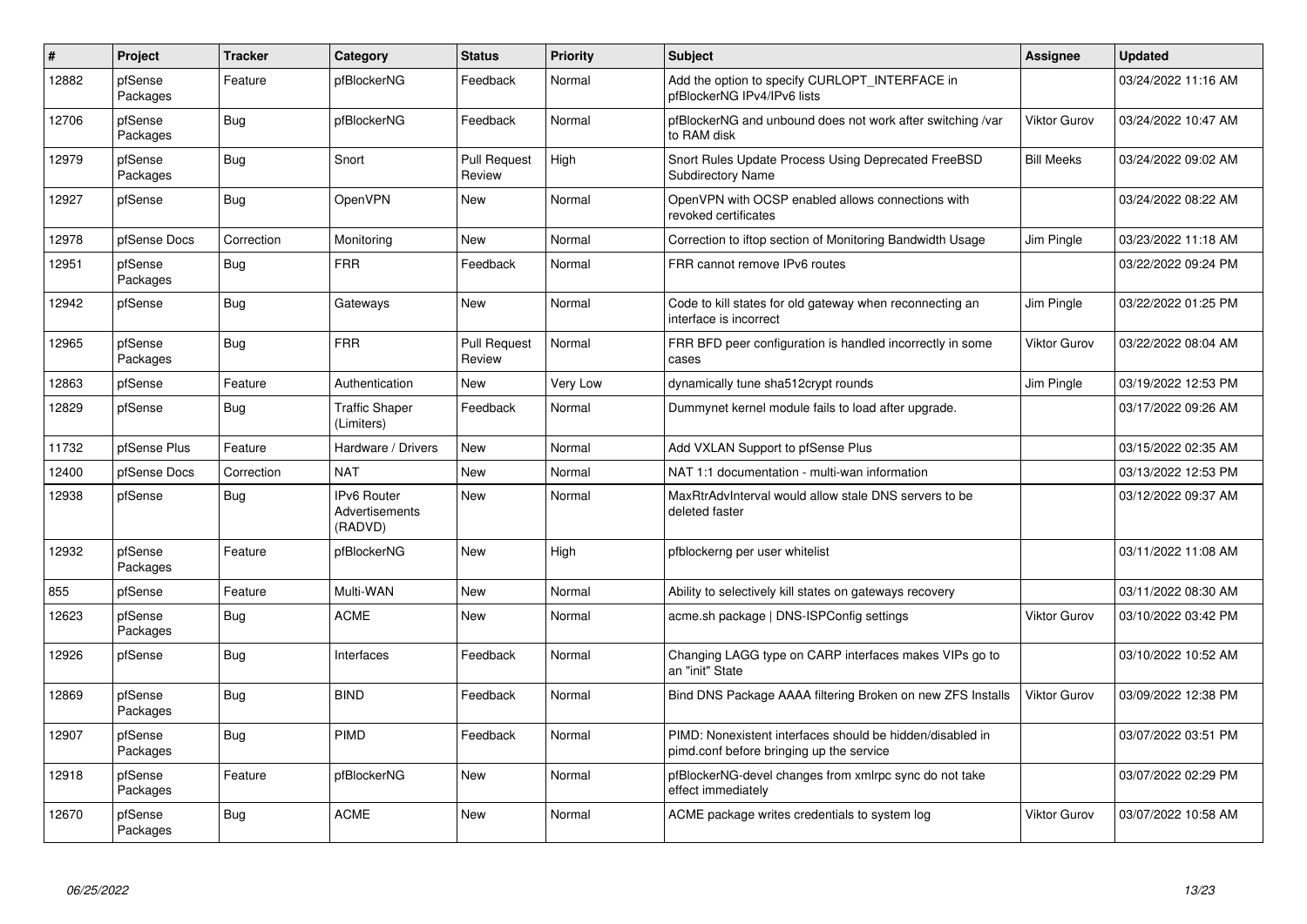| #     | Project             | <b>Tracker</b> | Category                | <b>Status</b> | <b>Priority</b> | <b>Subject</b>                                                                                                                                                          | Assignee            | <b>Updated</b>                      |
|-------|---------------------|----------------|-------------------------|---------------|-----------------|-------------------------------------------------------------------------------------------------------------------------------------------------------------------------|---------------------|-------------------------------------|
| 12909 | pfSense<br>Packages | Feature        | Suricata                | <b>New</b>    | Normal          | Convert Suricata GeoIP Lookup feature on ALERTS tab to use<br>local GeoIP2 database                                                                                     | <b>Viktor Gurov</b> | 03/07/2022 08:28 AM                 |
| 12905 | pfSense             | Bug            | Web Interface           | New           | Normal          | Add VLAN Re-assignment to Import Interface Mismatch Wizard                                                                                                              |                     | 03/07/2022 08:05 AM                 |
| 12903 | pfSense             | Feature        | <b>Notifications</b>    | <b>New</b>    | Normal          | alternative authentication methods for email notifications?                                                                                                             |                     | 03/07/2022 07:52 AM                 |
| 11827 | pfSense<br>Packages | Feature        | <b>ACME</b>             | <b>New</b>    | Normal          | Please include acme deploy folder/scripts                                                                                                                               |                     | 03/06/2022 04:31 AM                 |
| 11530 | pfSense<br>Packages | Bug            | ntop                    | Feedback      | Low             | ntopng 4.2 needs to be updated to 4.3, Bug when accessing a<br>host for details                                                                                         |                     | 03/05/2022 08:35 PM                 |
| 12899 | pfSense<br>Packages | <b>Bug</b>     | Suricata                | <b>New</b>    | Normal          | Suricata doesn't honor Pass List                                                                                                                                        |                     | 03/04/2022 01:22 PM                 |
| 12865 | pfSense<br>Packages | Todo           | <b>RRD Summary</b>      | Feedback      | Normal          | <b>RRD Summary improvements</b>                                                                                                                                         | Viktor Gurov        | 03/04/2022 12:20 PM                 |
| 12894 | pfSense Plus        | <b>Bug</b>     | Certificates            | <b>New</b>    | Low             | duplicating freshly created certificates through refreshing                                                                                                             |                     | 03/03/2022 02:35 PM                 |
| 5922  | pfSense             | Feature        | <b>SNMP</b>             | New           | Normal          | SNMP - enable SNMP v3 functionality                                                                                                                                     | Viktor Gurov        | 03/02/2022 02:40 PM                 |
| 11879 | pfSense<br>Packages | Feature        | <b>ACME</b>             | Feedback      | Normal          | Add support for SSL.com ACME server                                                                                                                                     | Jim Pingle          | 03/02/2022 02:03 PM                 |
| 12889 | pfSense<br>Packages | Feature        | <b>FRR</b>              | <b>New</b>    | Normal          | FRR GUI add set ipv6 next-hop global                                                                                                                                    |                     | 03/02/2022 06:10 AM                 |
| 12888 | pfSense             | <b>Bug</b>     | Rules / NAT             | <b>New</b>    | Normal          | pfSense sends un-NATed packets during OpenVPN startup                                                                                                                   |                     | 03/01/2022 03:13 PM                 |
| 12742 | pfSense<br>Packages | <b>Bug</b>     | FreeRADIUS              | Feedback      | Normal          | freeRADIUS virtual-server-default: modules dailycounter,<br>monthlycounter, noresetcounter, expire on login in authorize<br>section prevent virtual server from loading |                     | 03/01/2022 12:45 PM                 |
| 4632  | pfSense             | Feature        | <b>Operating System</b> | <b>New</b>    | Normal          | Support for Multipath TCP (MPTCP)                                                                                                                                       | Jim Thompson        | 03/01/2022 05:39 AM                 |
| 12883 | pfSense Docs        | Todo           | <b>DNS</b>              | <b>New</b>    | Normal          | Feedback on Services - DNS Resolver - Host Overrides                                                                                                                    |                     | 02/28/2022 07:54 PM                 |
| 11778 | pfSense             | Bug            | <b>OpenVPN</b>          | <b>New</b>    | Normal          | OpenVPN uses 100% CPU after experiencing packet loss                                                                                                                    |                     | 02/28/2022 07:38 AM                 |
| 12857 | pfSense             | <b>Bug</b>     | Gateways                | <b>New</b>    | Normal          | Firewall gateway goes away when making changes to Bridge0<br>device                                                                                                     |                     | 02/27/2022 11:20 AM                 |
| 12259 | pfSense             | <b>Bug</b>     | <b>Operating System</b> | <b>New</b>    | Normal          | Intel em NICs Suffering Performance Degradation on<br>FreeBSD12                                                                                                         |                     | 02/25/2022 09:28 PM                 |
| 12874 | pfSense             | Feature        | <b>OpenVPN</b>          | <b>New</b>    | Normal          | OpenVPN RADIUS Framed-Pool                                                                                                                                              |                     | 02/25/2022 02:24 PM                 |
| 12860 | pfSense<br>Packages | Feature        | New Package<br>Request  | <b>New</b>    | Normal          | add mmc-utils package to all images                                                                                                                                     |                     | 02/24/2022 07:18 AM                 |
| 12861 | pfSense Docs        | Correction     | Hardware                | <b>New</b>    | Normal          | pfSense hardware tuning guide references obsolete interface<br>loader variable & buffer limits                                                                          |                     | 02/23/2022 05:31 PM                 |
| 12859 | pfSense<br>Packages | Feature        | Zabbix                  | <b>New</b>    | Normal          | Add Zabbix 6.0 LTS (agent and proxy) packages                                                                                                                           |                     | 02/23/2022 07:11 AM                 |
| 12849 | pfSense             | <b>Bug</b>     | <b>Operating System</b> | New           | Normal          | pfsync kernel crash on reboot                                                                                                                                           |                     | Mateusz Guzik   02/22/2022 02:02 PM |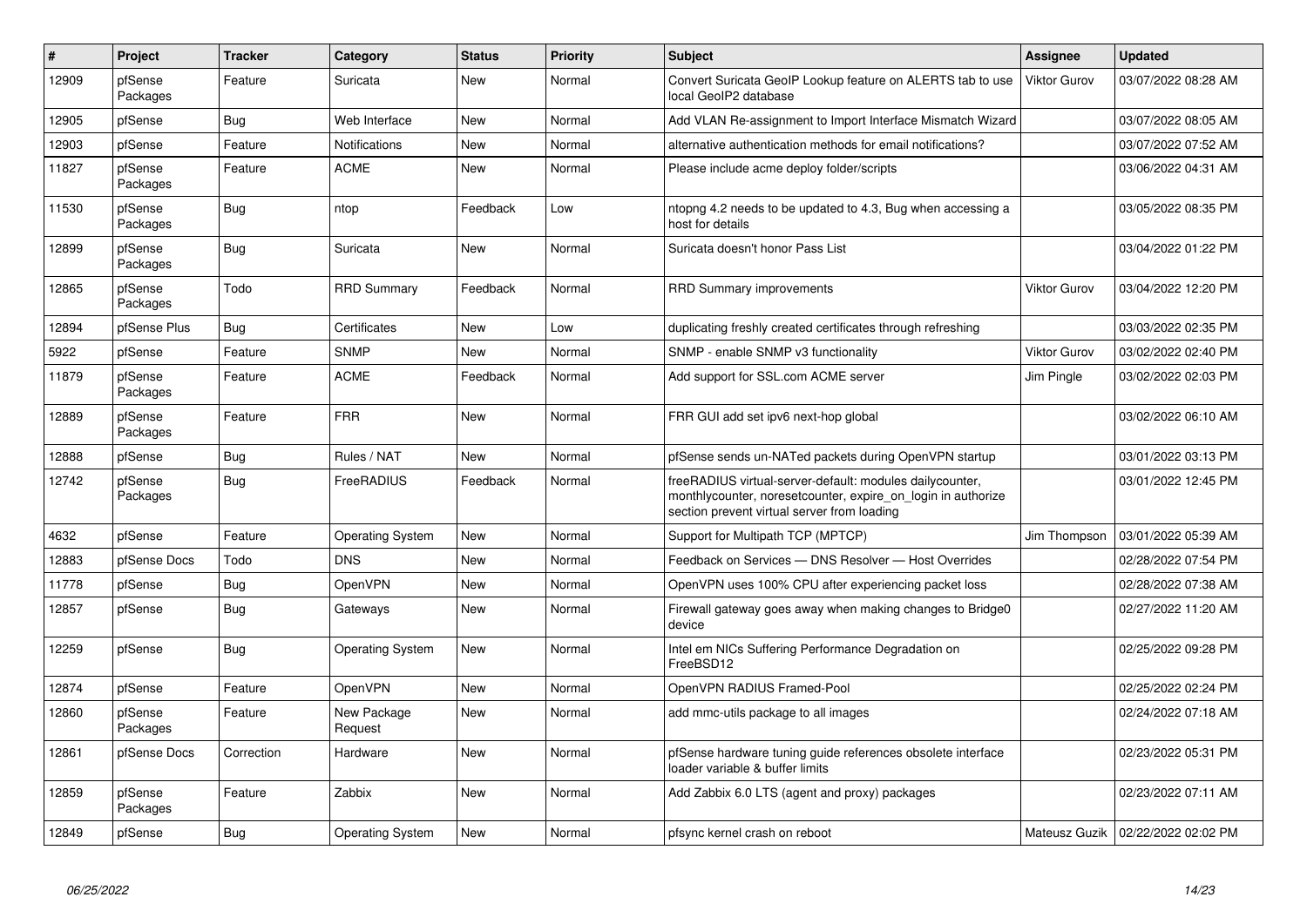| ∦     | Project             | <b>Tracker</b> | Category                 | <b>Status</b> | <b>Priority</b> | <b>Subject</b>                                                                                                | <b>Assignee</b> | <b>Updated</b>      |
|-------|---------------------|----------------|--------------------------|---------------|-----------------|---------------------------------------------------------------------------------------------------------------|-----------------|---------------------|
| 12853 | pfSense             | <b>Bug</b>     | <b>NAT Reflection</b>    | Feedback      | High            | Network Address Translation - Pure NAT pfsense freeze after<br>reboot                                         |                 | 02/22/2022 08:40 AM |
| 12850 | pfSense             | Bug            | Routing                  | New           | Low             | Console error during boot: "route: route has not been found"                                                  |                 | 02/22/2022 08:27 AM |
| 12832 | pfSense Plus        | Feature        | Hardware / Drivers       | New           | Very Low        | 6100 configurable Blinking Blue LED                                                                           |                 | 02/22/2022 07:30 AM |
| 12553 | pfSense             | Feature        | Backup / Restore         | <b>New</b>    | Normal          | Auto Config Backup: Allow selecting multiple backups for<br>deletion                                          |                 | 02/22/2022 04:27 AM |
| 12848 | pfSense             | Feature        | Dynamic DNS              | New           | Normal          | Evaluation of the DynDNS "Result Match" string                                                                |                 | 02/22/2022 02:01 AM |
| 12845 | pfSense<br>Packages | Bug            | softflowd                | New           | Normal          | softflowd wrong vlan tag                                                                                      |                 | 02/21/2022 10:40 AM |
| 12828 | pfSense             | Bug            | <b>Wireless</b>          | New           | Normal          | pfSense keeps crashing (Fatal trap 12: page fault while in<br>kernel mode)                                    |                 | 02/21/2022 07:55 AM |
| 12708 | pfSense             | <b>Bug</b>     | Aliases / Tables         | <b>New</b>    | Normal          | alias with non resolving DNS entry breaks underlying pf table                                                 |                 | 02/20/2022 06:13 PM |
| 12822 | pfSense<br>Packages | <b>Bug</b>     | pfBlockerNG              | New           | Normal          | IPv4 Source ASN format not working                                                                            |                 | 02/18/2022 10:47 AM |
| 12823 | pfSense             | Bug            | DHCP (IPv6)              | New           | Normal          | Multiple DHCP6 WAN connections PPPoE interface 'defached'<br>status                                           |                 | 02/18/2022 05:39 AM |
| 8882  | pfSense             | Bug            | Interfaces               | Incomplete    | Normal          | Interface assignments lost on reboot                                                                          |                 | 02/17/2022 02:24 PM |
| 12475 | pfSense<br>Packages | Bug            | OpenVPN Client<br>Export | Feedback      | Normal          | OpenVPN Client Export does not show certificate without<br>private key                                        | Jim Pingle      | 02/17/2022 08:24 AM |
| 12813 | pfSense             | Feature        | Installer                | <b>New</b>    | Low             | Recover extra data in the installer                                                                           |                 | 02/17/2022 07:52 AM |
| 10395 | pfSense             | Feature        | Dashboard                | New           | Low             | Add Dashboard System Information support for more PC<br>Engines APU boards                                    |                 | 02/17/2022 01:02 AM |
| 12812 | pfSense<br>Packages | Feature        | arpwatch                 | New           | Normal          | Would it be helpful if the FreeBSD net-mgmt/arpwatch port had<br>an option to use mail/dma for mail delivery? |                 | 02/16/2022 06:09 PM |
| 12806 | pfSense<br>Packages | Todo           | node_exporter            | New           | Normal          | Update node exporter to 1.3.1                                                                                 |                 | 02/15/2022 05:26 PM |
| 12805 | pfSense Docs        | New Content    | General                  | <b>New</b>    | Very Low        | Add documentation about what triggers a notfication                                                           |                 | 02/15/2022 05:10 PM |
| 12804 | pfSense Docs        | New Content    | General                  | New           | Very Low        | Create Slack documentation                                                                                    |                 | 02/15/2022 04:59 PM |
| 12797 | pfSense             | <b>Bug</b>     | UPnP/NAT-PMP             | <b>New</b>    | Normal          | UPnP+STUN forms invalid outbound NAT rules using the<br>external address discovered from STUN                 |                 | 02/15/2022 01:01 PM |
| 12683 | pfSense<br>Packages | <b>Bug</b>     | Snort                    | Feedback      | Normal          | snort_get_vpns_list() does not include OpenVPN CSO                                                            | Viktor Gurov    | 02/15/2022 10:47 AM |
| 11931 | pfSense<br>Packages | Feature        | <b>ACME</b>              | New           | Normal          | Add support for validating a domain's ownership via Google<br>Cloud Cloud DNS                                 |                 | 02/15/2022 03:18 AM |
| 9200  | pfSense<br>Packages | Todo           | <b>ACME</b>              | New           | Normal          | Add DNS support for Google domain to Acme manager                                                             | Jim Pingle      | 02/15/2022 03:16 AM |
| 12789 | pfSense<br>Packages | Feature        | <b>ACME</b>              | New           | Very Low        | Show expiration date of certificates in the ACME package list                                                 |                 | 02/14/2022 09:20 AM |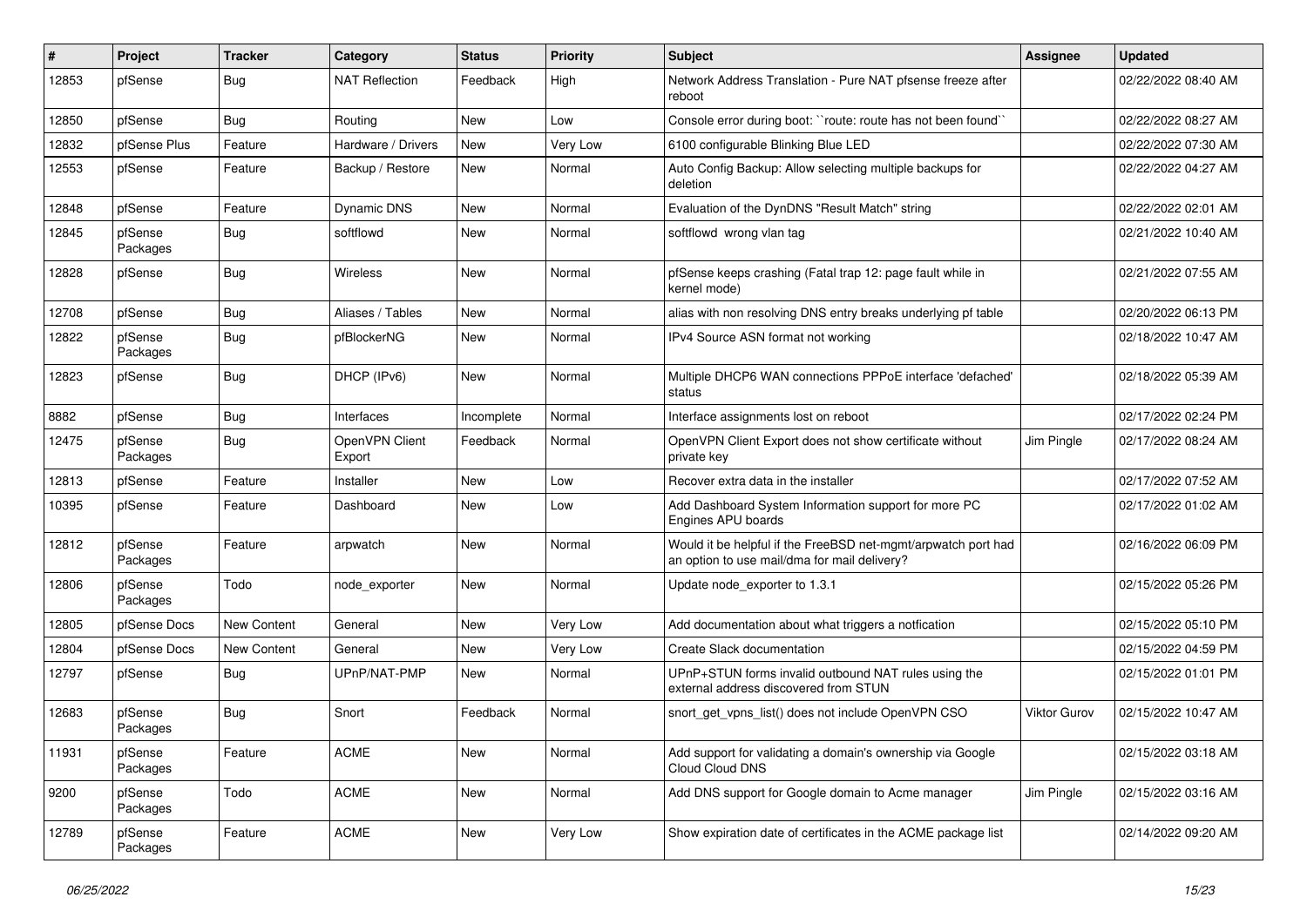| $\vert$ # | Project             | <b>Tracker</b> | Category              | <b>Status</b> | Priority        | <b>Subject</b>                                                                                                                                         | Assignee                 | <b>Updated</b>      |
|-----------|---------------------|----------------|-----------------------|---------------|-----------------|--------------------------------------------------------------------------------------------------------------------------------------------------------|--------------------------|---------------------|
| 11836     | pfSense<br>Packages | <b>Bug</b>     | <b>FRR</b>            | Assigned      | Normal          | FRR ACCEPTFILTER unstable                                                                                                                              | <b>Viktor Gurov</b>      | 02/14/2022 07:20 AM |
| 12543     | pfSense             | Bug            | Web Interface         | Feedback      | Normal          | Deleteing a Outbound NAT rule gave me an empty rule and<br>displayed php error in UI.                                                                  |                          | 02/14/2022 04:36 AM |
| 12791     | pfSense Docs        | New Content    | Diagnostics           | New           | Normal          | Diagnostic Information for Support (pfSense)                                                                                                           |                          | 02/13/2022 08:49 PM |
| 12787     | pfSense Docs        | Todo           | <b>IPsec</b>          | New           | Normal          | Feedback on pfSense Configuration Recipes - Routing<br>Internet Traffic Through a Site-to-Site IPsec Tunnel                                            |                          | 02/11/2022 11:28 PM |
| 11036     | pfSense<br>Packages | <b>Bug</b>     | haproxy               | <b>New</b>    | Normal          | <b>HAproxy ACL</b>                                                                                                                                     |                          | 02/11/2022 11:27 AM |
| 8179      | pfSense             | <b>Bug</b>     | DHCP (IPv4)           | Feedback      | Normal          | Incorrect reverse DNS zone in DHCP server config for<br>non-octet-aligned subnet mask                                                                  | Renato<br><b>Botelho</b> | 02/09/2022 11:17 PM |
| 12329     | pfSense<br>Packages | Feature        | Avahi                 | New           | Normal          | Add optional floating firewall rules for IPv4 and IPv6                                                                                                 |                          | 02/09/2022 04:43 PM |
| 12759     | pfSense Plus        | Bug            | Package System        | <b>New</b>    | <b>Very Low</b> | Proprietary packages link to non-existant or non-public github<br>pages                                                                                |                          | 02/09/2022 10:43 AM |
| 8100      | pfSense             | <b>Bug</b>     | CARP                  | New           | Normal          | pfsync Initially Deletes States on Primary for Connections<br><b>Established through Secondary</b>                                                     | Luiz Souza               | 02/08/2022 12:59 PM |
| 12770     | pfSense Docs        | Todo           | <b>Firewall Rules</b> | New           | Normal          | Feedback on Firewall - Configuring firewall rules                                                                                                      |                          | 02/07/2022 07:43 PM |
| 6799      | pfSense             | Bug            | Rules / NAT           | New           | Normal          | Using NOT (!) with interface subnet macros results unexpected<br>traffic passing when multiple subnets are included in the macro<br>(i.e. VIP subnets) |                          | 02/07/2022 02:18 PM |
| 12767     | pfSense<br>Packages | Bug            | Avahi                 | <b>New</b>    | Normal          | Package radavahi-daemon does does not exist in current<br>pfSense version and it has been removed" message on<br>pfSense 2.7 restore                   |                          | 02/07/2022 11:28 AM |
| 12762     | pfSense             | Bug            | <b>IPsec</b>          | New           | Normal          | IPsec keep alive check ignores Child SA Start Action                                                                                                   | <b>Viktor Gurov</b>      | 02/07/2022 11:21 AM |
| 12764     | pfSense             | <b>Bug</b>     | Gateways              | New           | Normal          | VTI gateway status is pending after assigning the VTI interface                                                                                        |                          | 02/07/2022 05:41 AM |
| 12243     | pfSense             | Todo           | Package System        | New           | Normal          | Implement ```plugin_interfaces()```                                                                                                                    |                          | 02/07/2022 03:50 AM |
| 12760     | pfSense<br>Packages | <b>Bug</b>     | WireGuard             | New           | Normal          | Link-local addresses disallowed on Wireguard interfaces                                                                                                | Christian<br>McDonald    | 02/07/2022 03:50 AM |
| 12751     | pfSense<br>Packages | <b>Bug</b>     | <b>FRR</b>            | <b>New</b>    | Normal          | Improve FRR route restoration after gateway events                                                                                                     |                          | 02/06/2022 11:07 PM |
| 12351     | pfSense<br>Packages | Todo           | pfBlockerNG           | Feedback      | Normal          | Remove non-functional feeds                                                                                                                            | <b>Viktor Gurov</b>      | 02/04/2022 02:29 PM |
| 12258     | pfSense<br>Packages | Bug            | WireGuard             | Feedback      | Normal          | Copy key buttons only work in HTTPS mode                                                                                                               |                          | 02/03/2022 04:57 AM |
| 10466     | pfSense<br>Packages | Feature        | Suricata              | New           | Low             | Add checkbox to Suricata blocked host view to resolve all<br>resolvable IP's automatically                                                             |                          | 02/02/2022 06:04 PM |
| 12748     | pfSense<br>Packages | Feature        | Suricata              | New           | Normal          | Suricata blocked page timestamp breakout to it's own sortable<br>column                                                                                |                          | 02/01/2022 12:06 PM |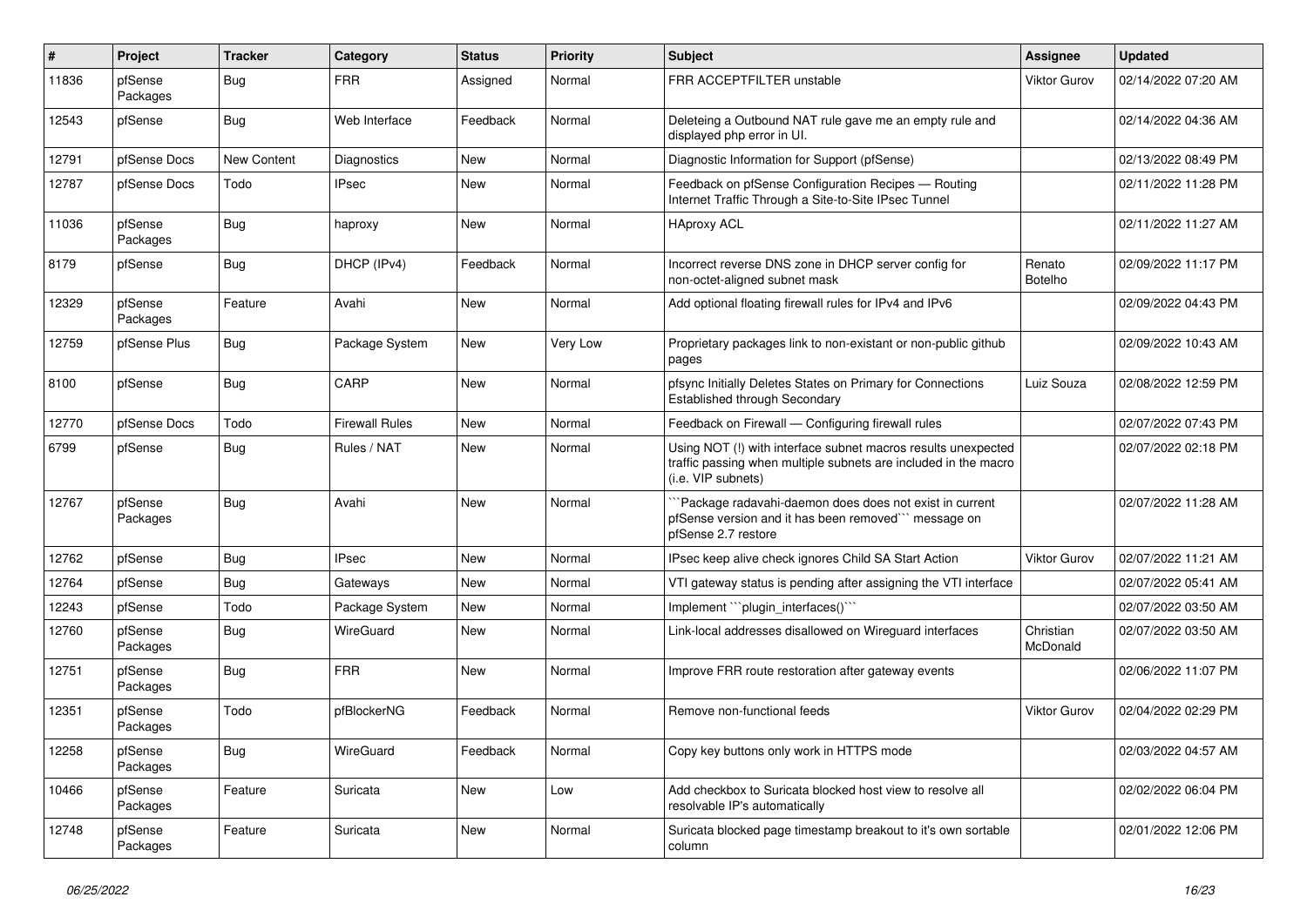| $\#$  | Project             | <b>Tracker</b> | Category               | <b>Status</b>                 | Priority | Subject                                                                                                         | <b>Assignee</b>       | <b>Updated</b>      |
|-------|---------------------|----------------|------------------------|-------------------------------|----------|-----------------------------------------------------------------------------------------------------------------|-----------------------|---------------------|
| 12746 | pfSense             | Feature        | Interfaces             | New                           | High     | IPoE feature for WAN interface                                                                                  |                       | 02/01/2022 01:42 AM |
| 12734 | pfSense             | Bug            | Web Interface          | Incomplete                    | Low      | Long hostname breaks DHCP leases layout                                                                         |                       | 01/31/2022 01:03 PM |
| 12656 | pfSense<br>Packages | Feature        | New Package<br>Request | New                           | Normal   | <b>NextDNS</b>                                                                                                  |                       | 01/31/2022 01:50 AM |
| 12736 | pfSense<br>Packages | Feature        | pfBlockerNG            | New                           | Low      | Allow custom cron intervals                                                                                     |                       | 01/30/2022 08:55 PM |
| 12740 | pfSense             | <b>Bug</b>     | FreeBSD                | Incomplete                    | Normal   | panic: esp input cb: Unexpected address family                                                                  |                       | 01/27/2022 01:19 PM |
| 12732 | pfSense<br>Packages | <b>Bug</b>     | squidguard             | New                           | High     | Squid https filtering squidguard acl target list - erratic behaviour                                            |                       | 01/26/2022 09:11 AM |
| 12730 | pfSense             | <b>Bug</b>     | <b>Captive Portal</b>  | New                           | Normal   | RADIUS accounting does not work if WAN is down                                                                  |                       | 01/26/2022 05:13 AM |
| 9700  | pfSense<br>Packages | Feature        | Squid                  | Feedback                      | Normal   | Secure Squid HTTPS Proxy                                                                                        |                       | 01/25/2022 06:39 PM |
| 12717 | pfSense<br>Packages | Todo           | Squid                  | New                           | Normal   | Squid 5.x Branch                                                                                                |                       | 01/25/2022 06:24 PM |
| 12726 | pfSense             | Bug            | Authentication         | New                           | Normal   | LDAP select container button auto populate                                                                      |                       | 01/25/2022 01:48 PM |
| 12705 | pfSense             | <b>Bug</b>     | <b>IPsec</b>           | Incomplete                    | Normal   | ECDSA certificate does not work for IPSec VPN phase 1                                                           |                       | 01/24/2022 03:22 PM |
| 12720 | pfSense             | Bug            | Rules / NAT            | <b>Pull Request</b><br>Review | Normal   | Hide the "tag" field on non-floating tabs                                                                       | <b>Viktor Gurov</b>   | 01/24/2022 03:11 PM |
| 12281 | pfSense<br>Packages | Feature        | Nut                    | New                           | Normal   | Add support for Telegram/Pushover notifications                                                                 | <b>Viktor Gurov</b>   | 01/24/2022 07:25 AM |
| 12715 | pfSense             | Bug            | Authentication         | New                           | Normal   | Long system startup time when LDAP is configured and<br>unavailable during startup.                             | Christian<br>McDonald | 01/24/2022 05:50 AM |
| 7329  | pfSense             | Bug            | <b>DNS Forwarder</b>   | New                           | Low      | <b>DHCP Not Updating DNS</b>                                                                                    |                       | 01/21/2022 09:16 PM |
| 12711 | pfSense<br>Packages | Feature        | Telegraf               | New                           | Normal   | Add InfluxDB V2 support                                                                                         |                       | 01/21/2022 02:54 AM |
| 7352  | pfSense             | Bug            | Routing                | New                           | Normal   | pfSense IPv6 static route is dumped after a WAN flap                                                            |                       | 01/20/2022 09:35 AM |
| 9500  | pfSense<br>Packages | <b>Bug</b>     | haproxy                | New                           | Normal   | HAproxy does not delete non-applicable action config                                                            |                       | 01/18/2022 06:28 AM |
| 12382 | pfSense             | Regression     | OpenVPN                | New                           | Normal   | Certificate Depth checking creates OpenVPN micro-outages<br>every time a user authenticates after 2.5.2 upgrade |                       | 01/17/2022 04:17 AM |
| 12659 | pfSense Docs        | Todo           | Hardware               | New                           | Normal   | Feedback on Hardware - Hardware Tuning and<br>Troubleshooting - Flow Control for ix                             |                       | 01/16/2022 10:22 AM |
| 2234  | pfSense             | Bug            | Web Interface          | Confirmed                     | Low      | Status: Traffic Graph - only shows interface's subnet                                                           |                       | 01/15/2022 08:33 PM |
| 6926  | pfSense             | <b>Bug</b>     | UPnP/NAT-PMP           | New                           | Normal   | Miniupnp advertising expired IPv6 address                                                                       |                       | 01/15/2022 08:29 PM |
| 10843 | pfSense             | Feature        | Authentication         | New                           | Normal   | Allow user manager settings to specify multiple authentication<br>servers                                       |                       | 01/13/2022 07:22 AM |
| 12679 | pfSense             | Feature        | Interfaces             | New                           | Normal   | Remind user to update DHCPv6 range when changing<br>interface IPv6 prefix                                       |                       | 01/12/2022 07:36 AM |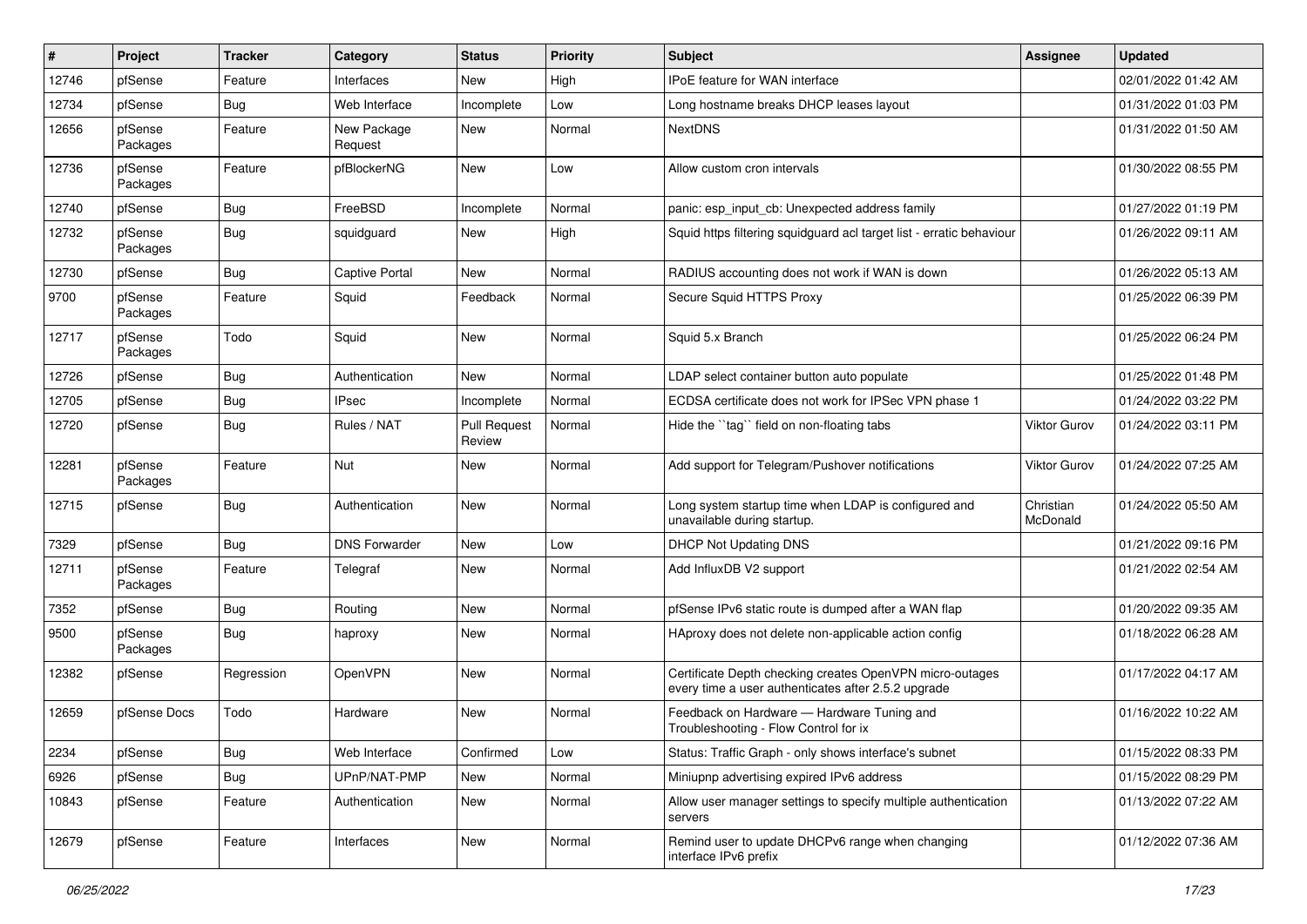| #     | Project             | <b>Tracker</b> | Category                        | <b>Status</b> | <b>Priority</b> | <b>Subject</b>                                                                              | Assignee            | <b>Updated</b>      |
|-------|---------------------|----------------|---------------------------------|---------------|-----------------|---------------------------------------------------------------------------------------------|---------------------|---------------------|
| 12676 | pfSense             | Feature        | Rules / NAT                     | New           | Normal          | Add the Tagged option on the Port Forward rules edit page                                   |                     | 01/11/2022 05:52 AM |
| 12607 | pfSense Plus        | Bug            | Hardware / Drivers              | New           | High            | Instability with Snort Inline with AWS Instances                                            |                     | 01/10/2022 09:03 PM |
| 1849  | pfSense             | Bug            | <b>Traffic Shaper</b><br>(ALTQ) | New           | Normal          | Traffic shaper - By Queue view needs to show/use friendly<br>inerface names                 |                     | 01/10/2022 08:10 AM |
| 5253  | pfSense             | <b>Bug</b>     | PPP Interfaces                  | New           | Normal          | 3gstats.php 100% CPU                                                                        |                     | 01/08/2022 05:02 PM |
| 12260 | pfSense<br>Packages | Bug            | ntop                            | New           | Normal          | Update popup and version missmatch?                                                         |                     | 01/08/2022 05:53 AM |
| 12665 | pfSense             | Feature        | Rules / NAT                     | New           | Normal          | Ability to add custom pf rules from the GUI                                                 |                     | 01/07/2022 09:30 AM |
| 12667 | pfSense<br>Packages | Bug            | WireGuard                       | New           | Normal          | Firewall Crashed After Upgrading Wireguard                                                  |                     | 01/07/2022 09:18 AM |
| 4242  | pfSense             | Feature        | Authentication                  | New           | Normal          | Two Factor or OTP Authentication for Admin Interface                                        |                     | 01/04/2022 12:07 PM |
| 11927 | pfSense             | Feature        | DHCP (IPv4)                     | Feedback      | Normal          | Allow DHCP not to serve a gateway - small fix                                               |                     | 01/03/2022 04:17 PM |
| 7626  | pfSense             | Feature        | Interfaces                      | New           | Normal          | Add IPoE support for WAN                                                                    |                     | 01/01/2022 12:31 AM |
| 8516  | pfSense<br>Packages | Bug            | FreeRADIUS                      | New           | Normal          | FreeRADIUS requires settings re-saved after pfSense upgrade                                 | Jim Pingle          | 12/31/2021 05:58 PM |
| 8113  | pfSense             | Bug            | Interfaces                      | New           | Normal          | MTU setting on bridge, openvpn clients ignored                                              |                     | 12/31/2021 05:55 PM |
| 7400  | pfSense             | Bug            | <b>Traffic Graphs</b>           | Assigned      | Normal          | Traffic Graphs show bad data on 2.3.3 1                                                     | Jared Dillard       | 12/31/2021 05:47 PM |
| 6993  | pfSense             | <b>Bug</b>     | <b>OpenVPN</b>                  | New           | Normal          | OpenVPN status error during CARP state transition                                           | James Webb          | 12/31/2021 05:44 PM |
| 7113  | pfSense             | Bug            | Dashboard                       | New           | Normal          | Interface name in Traffic Graphs                                                            |                     | 12/31/2021 05:40 PM |
| 4345  | pfSense             | Bug            | <b>Operating System</b>         | Confirmed     | Normal          | Traffic Shaping doesn't work with Xen netfront driver                                       |                     | 12/31/2021 05:30 PM |
| 5629  | pfSense             | Bug            | <b>IPsec</b>                    | New           | Normal          | Allow for IPsec configuration using certs without a CA                                      |                     | 12/31/2021 05:21 PM |
| 11130 | pfSense<br>Packages | Feature        | <b>FRR</b>                      | Feedback      | Normal          | FRR RIP support                                                                             | Jim Pingle          | 12/31/2021 04:19 PM |
| 12423 | pfSense<br>Packages | <b>Bug</b>     | pfBlockerNG                     | Feedback      | Normal          | Dashboard shows "SQLite database missing, Force Reload<br>DNSBL to recover!"                |                     | 12/31/2021 01:06 PM |
| 12655 | pfSense<br>Packages | Bug            | Telegraf                        | New           | Normal          | telegraf, wireguard plugin failing                                                          |                     | 12/30/2021 05:51 PM |
| 12414 | pfSense<br>Packages | <b>Bug</b>     | pfBlockerNG                     | Feedback      | Normal          | DNSBL SafeSearch page displays input validation error if DoH<br>DoT blocking is not enabled |                     | 12/30/2021 02:49 PM |
| 12206 | pfSense<br>Packages | <b>Bug</b>     | NET-SNMP                        | Feedback      | Normal          | Certificate Manager page doesn't show Net-SNMP used<br>certificates                         | Viktor Gurov        | 12/30/2021 09:40 AM |
| 12653 | pfSense<br>Packages | Regression     | <b>FRR</b>                      | Feedback      | Normal          | RIP related startup error                                                                   | <b>Viktor Gurov</b> | 12/30/2021 08:37 AM |
| 6289  | pfSense             | Bug            | Interfaces                      | New           | Normal          | IPv6 address not given to track6 interfaces on create                                       |                     | 12/30/2021 04:17 AM |
| 11872 | pfSense             | <b>Bug</b>     | Interfaces                      | New           | Normal          | gif interfaces reporting incorrect traffic counters                                         |                     | 12/30/2021 04:00 AM |
| 11759 | pfSense             | Bug            | Dashboard                       | New           | Normal          | Traffic graphs on dashboard double upload on pppoe links                                    |                     | 12/30/2021 04:00 AM |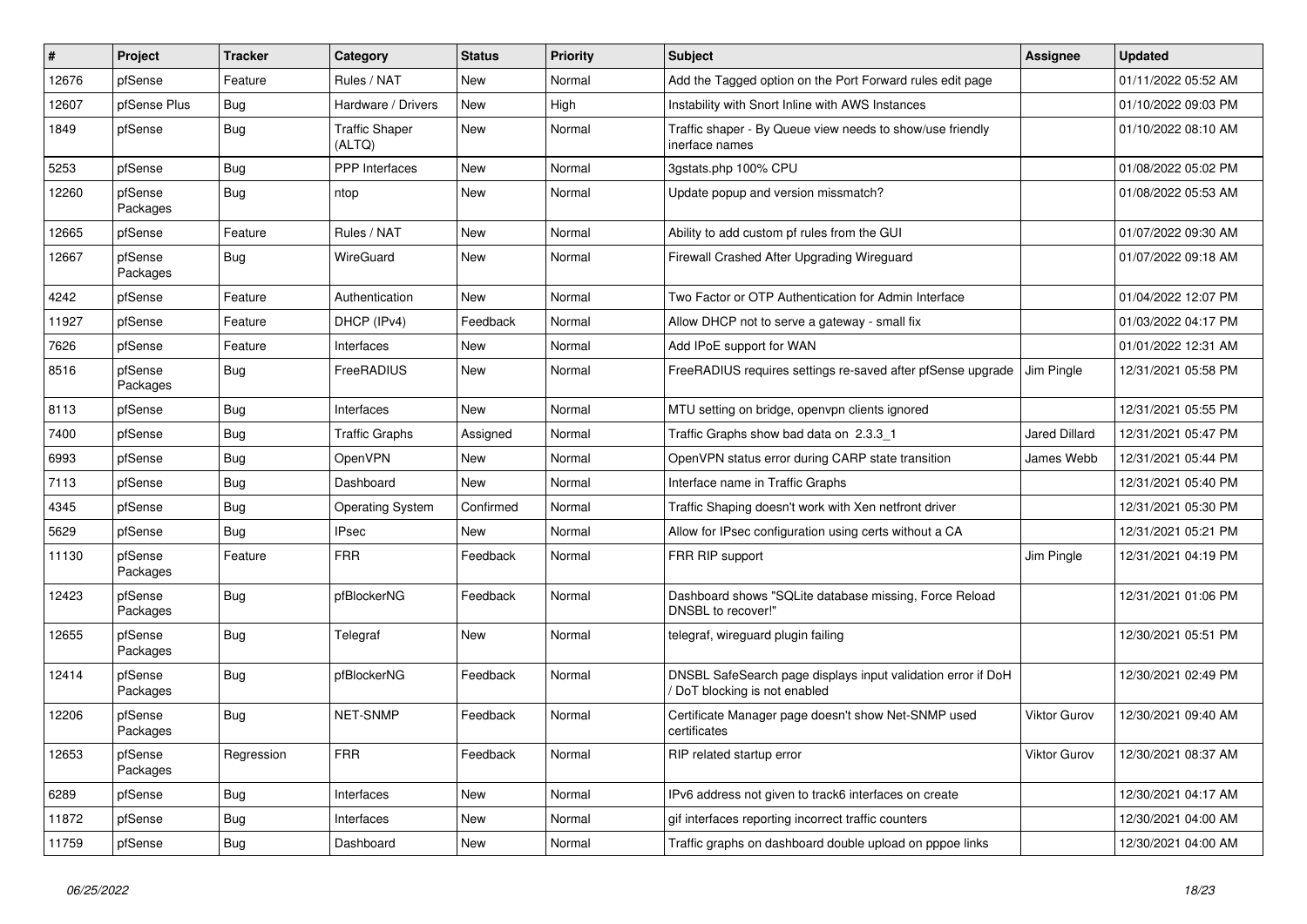| $\vert$ # | Project             | <b>Tracker</b> | Category                 | <b>Status</b> | <b>Priority</b> | <b>Subject</b>                                                                                                                   | <b>Assignee</b>       | <b>Updated</b>      |
|-----------|---------------------|----------------|--------------------------|---------------|-----------------|----------------------------------------------------------------------------------------------------------------------------------|-----------------------|---------------------|
| 12643     | pfSense<br>Packages | Regression     | Suricata                 | Feedback      | Normal          | Rule categories are cleared after clicking the save button on<br>the Global Settings page                                        |                       | 12/30/2021 03:44 AM |
| 12648     | pfSense             | Bug            | <b>Captive Portal</b>    | <b>New</b>    | Normal          | Undocumented variables 'listenporthttp' and 'listenporthttps'                                                                    |                       | 12/28/2021 10:44 AM |
| 6651      | pfSense<br>Packages | Feature        | <b>FRR</b>               | Feedback      | Normal          | Loopback interfaces                                                                                                              | Christian<br>McDonald | 12/25/2021 02:42 PM |
| 12070     | pfSense             | Bug            | DHCP (IPv4)              | New           | Low             | VLAN0 for WAN DHCP                                                                                                               |                       | 12/23/2021 04:31 PM |
| 12264     | pfSense<br>Packages | Bug            | Squid                    | Feedback      | Low             | Stray <table> line in squid_monitor.php</table>                                                                                  | Viktor Gurov          | 12/23/2021 10:53 AM |
| 11098     | pfSense<br>Packages | <b>Bug</b>     | Backup                   | Feedback      | Normal          | Backup Files and Directories plugin crashes firewall if /root<br>specified as backup location                                    | Viktor Gurov          | 12/23/2021 10:45 AM |
| 10732     | pfSense             | Feature        | <b>High Availability</b> | New           | Very Low        | Warning banner for secondary HA node                                                                                             |                       | 12/23/2021 03:34 AM |
| 12513     | pfSense<br>Packages | Feature        | WireGuard                | New           | Normal          | WireGuard Utilization Status (Beyond Active Connection)                                                                          | Christian<br>McDonald | 12/22/2021 08:40 PM |
| 12473     | pfSense             | Feature        | <b>IPsec</b>             | New           | Normal          | Allow user adjustment of IPsec Keep Alive periodic checks                                                                        |                       | 12/22/2021 05:59 AM |
| 12215     | pfSense             | Regression     | <b>OpenVPN</b>           | Feedback      | Normal          | OpenVPN does not resync when running on a gateway group                                                                          |                       | 12/22/2021 05:49 AM |
| 11588     | pfSense             | Feature        | <b>WireGuard</b>         | <b>New</b>    | Low             | Automatically suggest next IP address in Wireguard interface<br>subnet when creating a peer                                      |                       | 12/22/2021 03:35 AM |
| 12625     | pfSense             | Feature        | Logging                  | <b>New</b>    | Normal          | Granular logging options for default firewall rules.                                                                             |                       | 12/21/2021 06:39 PM |
| 8827      | pfSense<br>Packages | Bug            | squidguard               | New           | Normal          | Squidguard: ACL redirect modes 'redirect' and 'err page' send<br>unresolvable URLs to the client.                                | Viktor Gurov          | 12/21/2021 05:49 AM |
| 11738     | pfSense<br>Packages | Regression     | squidguard               | Feedback      | Normal          | SquidGuard 1.16.18 17 Not Filtering Blacklist No-Transparent<br>Mode                                                             | <b>Viktor Gurov</b>   | 12/21/2021 05:48 AM |
| 11960     | pfSense             | <b>Bug</b>     | Gateway Monitoring       | Feedback      | Normal          | Gateway Monitoring Traffic Goes Out Default Gateway                                                                              |                       | 12/20/2021 05:43 AM |
| 7152      | pfSense             | Bug            | <b>DNS Resolver</b>      | <b>New</b>    | Normal          | Unbound / DNS Resolver issue if "Register DHCP static<br>mappings in the DNS Resolver" set before wildcard DNS<br>custom options |                       | 12/18/2021 04:59 PM |
| 5849      | pfSense             | Bug            | CARP                     | <b>New</b>    | Normal          | Routing fail on CARP IPsec                                                                                                       |                       | 12/18/2021 04:41 PM |
| 7235      | pfSense             | <b>Bug</b>     | <b>IPsec</b>             | <b>New</b>    | Normal          | 4860 has not got significant IPsec performance rising with<br>enabled HW acceleration                                            | Luiz Souza            | 12/18/2021 04:32 PM |
| 12608     | pfSense<br>Packages | Bug            | <b>WireGuard</b>         | <b>New</b>    | High            | WireGuard tunnels monitored by dpinger causing system to<br>stop routing completely in certain situations                        | Christian<br>McDonald | 12/16/2021 03:14 PM |
| 12581     | pfSense             | Regression     | DHCP (IPv6)              | <b>New</b>    | Normal          | CARP IPv6 assigned address does not get advertised to<br>endpoints with RADV                                                     |                       | 12/16/2021 02:34 PM |
| 12602     | pfSense             | Feature        | <b>Dynamic DNS</b>       | <b>New</b>    | Normal          | DHCPv6 should allow DDNS Client updates for hosts                                                                                |                       | 12/15/2021 11:00 AM |
| 12600     | pfSense             | Feature        | Aliases / Tables         | New           | Normal          | allow custom mask for a network alias created from a FQDN                                                                        |                       | 12/15/2021 10:50 AM |
| 11054     | pfSense<br>Packages | <b>Bug</b>     | FreeRADIUS               | Assigned      | Normal          | Check Client Certificate CN not working as described                                                                             | Viktor Gurov          | 12/14/2021 07:22 AM |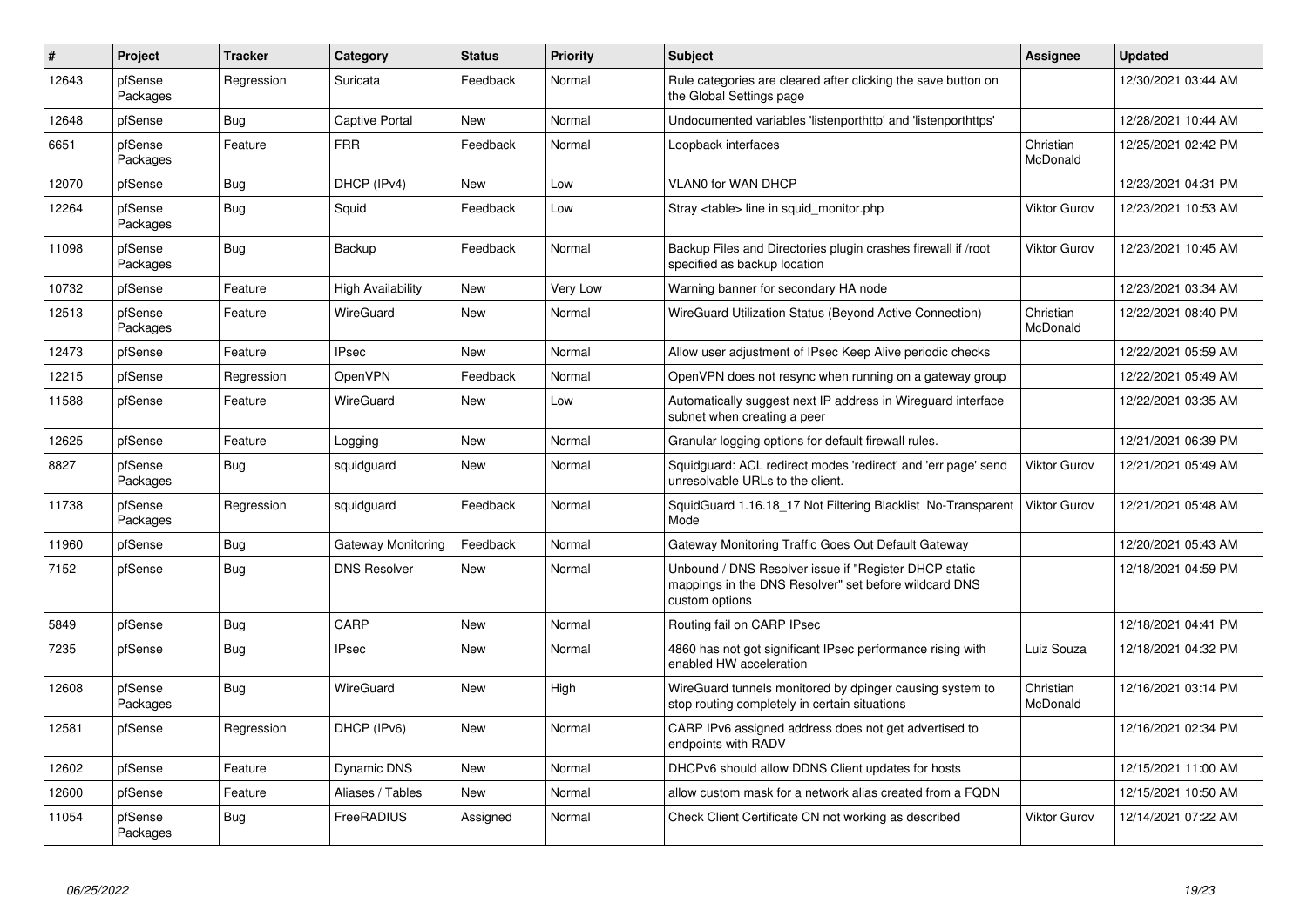| #     | Project             | <b>Tracker</b>     | Category                | <b>Status</b>                 | Priority | <b>Subject</b>                                                                                                            | <b>Assignee</b>      | <b>Updated</b>      |
|-------|---------------------|--------------------|-------------------------|-------------------------------|----------|---------------------------------------------------------------------------------------------------------------------------|----------------------|---------------------|
| 7387  | pfSense             | <b>Bug</b>         | Dashboard               | <b>New</b>                    | Low      | New Traffic Graph in dashboard resets inverted view to normal<br>view                                                     | <b>Jared Dillard</b> | 12/11/2021 08:14 PM |
| 3796  | pfSense             | Bug                | Diagnostics             | Confirmed                     | Normal   | States summary fails and is very slow with large state tables                                                             |                      | 12/11/2021 08:03 PM |
| 4604  | pfSense             | Bug                | <b>NTPD</b>             | New                           | Normal   | NTP time server entries may or may not work, depending upon<br>interfaces selected when configuring NTP service           |                      | 12/11/2021 07:59 PM |
| 1738  | pfSense             | Bug                | Backup / Restore        | <b>New</b>                    | Very Low | Restore fails when username in backup is not matching                                                                     |                      | 12/11/2021 07:51 PM |
| 1667  | pfSense             | Bug                | L <sub>2</sub> TP       | <b>New</b>                    | Normal   | L2TP server does not respond properly from a CARP VIP                                                                     |                      | 12/11/2021 07:43 PM |
| 12091 | pfSense             | Feature            | Authentication          | New                           | Normal   | RFE: Add support for sssd authentication                                                                                  |                      | 12/10/2021 04:55 PM |
| 12552 | pfSense             | Bug                | <b>OpenVPN</b>          | New                           | Normal   | "Pull DNS" option within OpenVPN client does not cause<br>pfSense to use DNS servers assigned by remote OpenVPN<br>server |                      | 12/08/2021 08:45 AM |
| 12573 | pfSense<br>Packages | Feature            | New Package<br>Request  | <b>New</b>                    | Normal   | Dashboard widget with external connection map                                                                             | aleksei<br>prokofiev | 12/07/2021 07:38 AM |
| 12570 | pfSense Docs        | Correction         | General                 | <b>New</b>                    | Normal   | Active appliance list missing 6100                                                                                        |                      | 12/06/2021 11:41 AM |
| 12565 | pfSense Docs        | <b>New Content</b> | <b>OpenVPN</b>          | New                           | Normal   | Document new "Duplicate Connection Limit" option on<br>OpenVPN server instances                                           | Jim Pingle           | 12/06/2021 08:07 AM |
| 12564 | pfSense             | Feature            | Aliases / Tables        | <b>New</b>                    | Low      | add column to show that an Alias is in use by or not                                                                      |                      | 12/04/2021 07:25 PM |
| 12544 | pfSense             | <b>Bug</b>         | <b>Operating System</b> | <b>New</b>                    | Normal   | OpenSSH vulnerabilities                                                                                                   |                      | 12/04/2021 04:36 PM |
| 12563 | pfSense             | <b>Bug</b>         | <b>OpenVPN</b>          | <b>New</b>                    | Normal   | OpenVPN server doesn't support Framed-IPv6-Address<br><b>RADIUS attribute</b>                                             |                      | 12/03/2021 11:19 AM |
| 9370  | pfSense Docs        | Correction         | General                 | In Progress                   | Normal   | Update old screenshots                                                                                                    | Jim Pingle           | 12/03/2021 09:55 AM |
| 12547 | pfSense             | Bug                | <b>Operating System</b> | Feedback                      | Normal   | unsheduled system reboot/crash                                                                                            | Mateusz Guzik        | 12/01/2021 01:20 PM |
| 12551 | pfSense             | Feature            | <b>DNS Resolver</b>     | <b>New</b>                    | Low      | Add ability to set DNS resolver search domain list                                                                        |                      | 12/01/2021 11:18 AM |
| 12506 | pfSense<br>Packages | <b>Bug</b>         | Suricata                | Feedback                      | Normal   | Only selected instance is restarted on suppress list change                                                               | Viktor Gurov         | 12/01/2021 04:43 AM |
| 11182 | pfSense<br>Packages | Bug                | <b>NRPE</b>             | <b>New</b>                    | Normal   | NRPE in HA syncs the bind IP                                                                                              |                      | 12/01/2021 02:15 AM |
| 10462 | pfSense<br>Packages | Feature            | <b>LCDProc</b>          | <b>Pull Request</b><br>Review | Normal   | <b>CPU Temp Screen</b>                                                                                                    |                      | 11/29/2021 08:28 AM |
| 12248 | pfSense             | Feature            | Package System          | <b>New</b>                    | Low      | Package Update Availability Notification                                                                                  |                      | 11/28/2021 10:02 AM |
| 12542 | pfSense             | <b>Bug</b>         | Virtual IP Addresses    | <b>New</b>                    | Normal   | Cannot assign a same IPv6 Link-Local address to different<br>interfaces                                                   |                      | 11/25/2021 01:41 AM |
| 11210 | pfSense<br>Packages | Feature            | Suricata                | Feedback                      | Normal   | 3rd party rulesets                                                                                                        | <b>Viktor Gurov</b>  | 11/24/2021 04:21 AM |
| 10404 | pfSense             | Feature            | <b>NTPD</b>             | <b>New</b>                    | Normal   | Consider using chrony for NTP services                                                                                    |                      | 11/23/2021 06:59 PM |
| 12539 | pfSense             | <b>Bug</b>         | Interfaces              | New                           | Low      | Changing VLAN ID for LAN interface in assignments silently<br>fails.                                                      |                      | 11/23/2021 04:12 AM |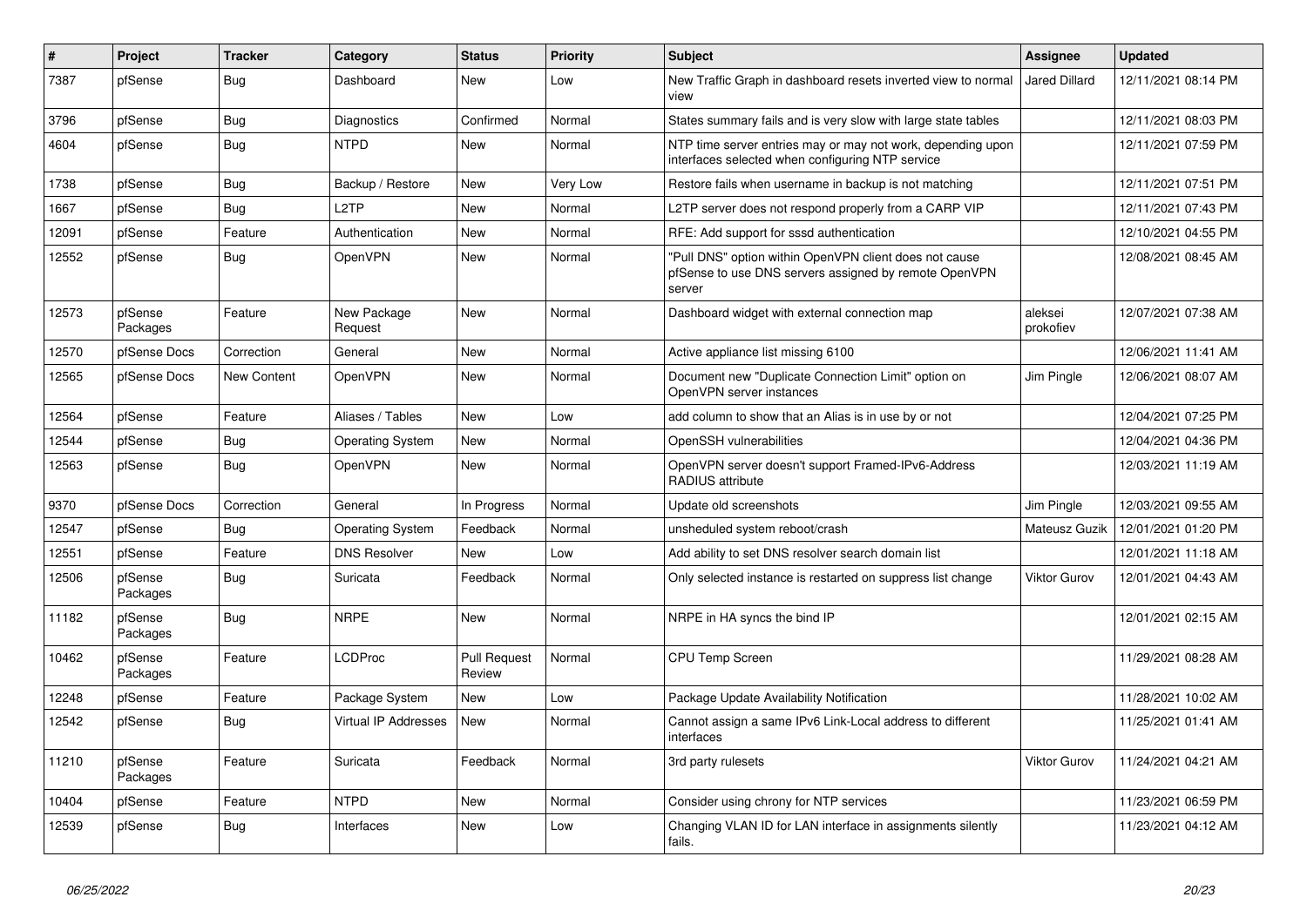| #     | Project             | <b>Tracker</b> | Category                | <b>Status</b>                 | Priority        | <b>Subject</b>                                                                                           | <b>Assignee</b>       | <b>Updated</b>      |
|-------|---------------------|----------------|-------------------------|-------------------------------|-----------------|----------------------------------------------------------------------------------------------------------|-----------------------|---------------------|
| 7096  | pfSense             | Bug            | <b>DNS Resolver</b>     | Feedback                      | Normal          | Unbound fails to start on boot if specific network devices are<br>configured in the "Network Interfaces" |                       | 11/22/2021 08:59 AM |
| 12538 | pfSense<br>Packages | <b>Bug</b>     | PIMD                    | <b>New</b>                    | Normal          | PIMD sub-interface bug                                                                                   |                       | 11/20/2021 09:44 PM |
| 12535 | pfSense             | Documentation  | Routing                 | <b>New</b>                    | Normal          | Negate Rules function does not match the description                                                     |                       | 11/19/2021 02:03 PM |
| 4128  | pfSense             | Feature        | Notifications           | New                           | Normal          | Email notification webgui configuration                                                                  |                       | 11/18/2021 12:48 PM |
| 12526 | pfSense<br>Packages | Feature        | <b>WireGuard</b>        | <b>New</b>                    | Normal          | WireGuard Widget                                                                                         | Christian<br>McDonald | 11/17/2021 07:15 AM |
| 12525 | pfSense<br>Packages | Feature        | <b>WireGuard</b>        | <b>New</b>                    | Normal          | WireGuard Tunnel restore configuration                                                                   | Christian<br>McDonald | 11/17/2021 07:15 AM |
| 12249 | pfSense             | Bug            | Backup / Restore        | <b>New</b>                    | Normal          | HAProxy causing failed ACB backups                                                                       |                       | 11/15/2021 11:58 PM |
| 4688  | pfSense             | Feature        | <b>IPsec</b>            | <b>New</b>                    | Normal          | Missing TFC Traffic Flow Confidentiality support                                                         |                       | 11/15/2021 12:27 PM |
| 12521 | pfSense             | Feature        | <b>Operating System</b> | New                           | <b>Very Low</b> | Add the BBR2, QUIC, RACK Congestion Control (CC)<br>protocols                                            |                       | 11/15/2021 07:40 AM |
| 12520 | pfSense<br>Packages | Feature        | Squid                   | <b>New</b>                    | High            | [Squid] - Allow or Deny Mappings from IP/Host/GeoIP sources                                              |                       | 11/12/2021 02:13 PM |
| 12519 | pfSense             | <b>Bug</b>     | Authentication          | <b>New</b>                    | Normal          | Fail authentication using special character in password via the<br>LDAP connector                        |                       | 11/12/2021 07:39 AM |
| 11525 | pfSense<br>Packages | Bug            | Suricata                | <b>New</b>                    | Normal          | pfsense 2.5.0 release version for vlan issue to suricata                                                 |                       | 11/11/2021 08:16 AM |
| 12507 | pfSense<br>Packages | <b>Bug</b>     | softflowd               | <b>Pull Request</b><br>Review | Normal          | Add support for bi-directional flows in softflowd                                                        |                       | 11/11/2021 03:53 AM |
| 12509 | pfSense             | Bug            | <b>OpenVPN</b>          | <b>New</b>                    | Normal          | Deffered authentication does not work with auth-gen-token<br>external-auth or pusk "auth-token"          |                       | 11/08/2021 04:01 AM |
| 12508 | pfSense             | Bug            | <b>DHCP Relay</b>       | <b>New</b>                    | Normal          | DHCP Relay over VPN                                                                                      |                       | 11/06/2021 11:25 AM |
| 12504 | pfSense             | Bug            | Interfaces              | <b>New</b>                    | Normal          | BCM57412 NetXtreme-E 10Gb RDMA Ethernet controller<br>issue                                              |                       | 11/05/2021 04:51 AM |
| 12502 | pfSense<br>Packages | Feature        | syslog-ng               | New                           | Normal          | Syslog-ng Configuration Library (scl) missing                                                            |                       | 11/02/2021 06:06 PM |
| 12495 | pfSense             | Feature        | Dynamic DNS             | <b>Pull Request</b><br>Review | Normal          | DynDNS: add deSEC IPv4&v6 simultaneos update                                                             | Lukas Wiest           | 11/01/2021 08:53 AM |
| 12494 | pfSense             | Feature        | Dynamic DNS             | <b>Pull Request</b><br>Review | Normal          | DynDNS: make simultaneous update of IP and LegacyIP<br>possible                                          | Lukas Wiest           | 11/01/2021 08:52 AM |
| 12491 | pfSense<br>Packages | Feature        | squidguard              | <b>New</b>                    | Normal          | squidguard: allow multiple regex                                                                         |                       | 10/28/2021 03:30 PM |
| 8576  | pfSense             | Bug            | Rules / NAT             | Feedback                      | Low             | pfSense stops passing traffic after some time when using<br>Outbound NAT pool w/ Sticky Address          |                       | 10/28/2021 01:47 PM |
| 8013  | pfSense             | <b>Bug</b>     | <b>IPsec</b>            | <b>New</b>                    | Normal          | IPsec MSS clamping value shared for IPv4 and IPv6                                                        | Luiz Souza            | 10/28/2021 01:37 PM |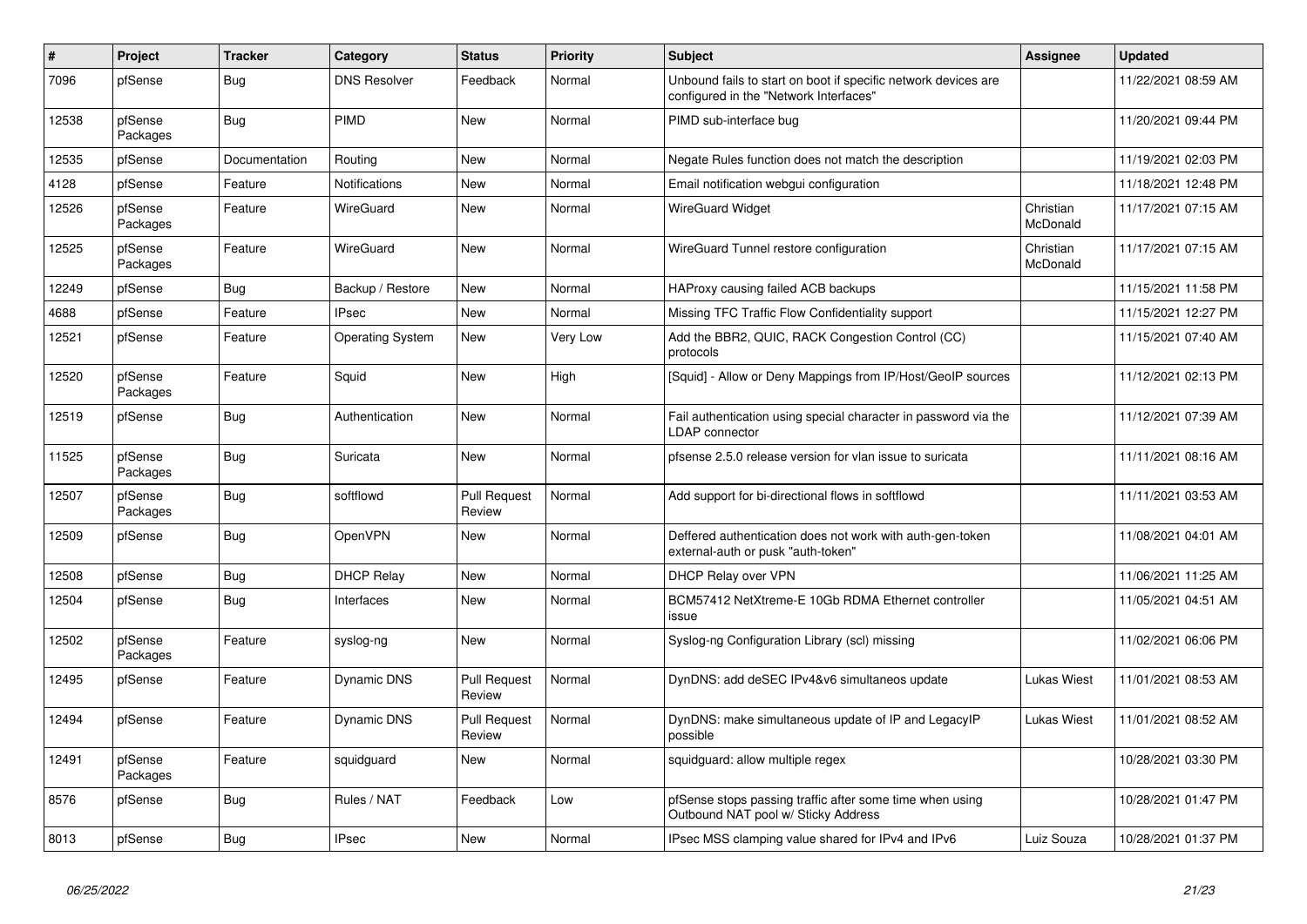| #     | Project             | <b>Tracker</b> | Category                 | <b>Status</b>                 | Priority       | Subject                                                                                                                             | <b>Assignee</b> | <b>Updated</b>      |
|-------|---------------------|----------------|--------------------------|-------------------------------|----------------|-------------------------------------------------------------------------------------------------------------------------------------|-----------------|---------------------|
| 11429 | pfSense             | <b>Bug</b>     | Web Interface            | New                           | Normal         | System Log / Settings form activates "Reset Log Files" button<br>on enter                                                           |                 | 10/28/2021 01:35 PM |
| 11440 | pfSense             | Feature        | Web Interface            | New                           | Low            | Expand collapsed sections by clicking anywhere on header                                                                            |                 | 10/28/2021 01:35 PM |
| 12357 | pfSense             | Bug            | <b>Captive Portal</b>    | New                           | Normal         | Captive Portal popup Logout button loads full login page in<br>popup when clicked                                                   |                 | 10/27/2021 12:10 PM |
| 12483 | pfSense             | Bug            | Configuration<br>Backend | New                           | Normal         | GUI creates inconsistent config.xml                                                                                                 |                 | 10/23/2021 06:48 AM |
| 12436 | pfSense             | <b>Bug</b>     | PPPoE Server             | New                           | Normal         | Pppoe server config gui does not allow setting of chap<br>authentication, and sets the network start address for<br>allocation to 0 |                 | 10/21/2021 08:15 AM |
| 9344  | pfSense             | Bug            | Translations             | New                           | Normal         | OpenVPN click NCP Algorithms will always go to DH<br>Parameters website(in Chinese-Taiwan)                                          |                 | 10/21/2021 03:48 AM |
| 11163 | pfSense<br>Packages | Feature        | <b>ACME</b>              | <b>Pull Request</b><br>Review | Normal         | Preferred Chain option                                                                                                              |                 | 10/18/2021 09:10 AM |
| 12462 | pfSense<br>Packages | Feature        | Telegraf                 | <b>Pull Request</b><br>Review | Normal-package | Telegraf: Add "devfs" to ignore_fs                                                                                                  | Offstage Roller | 10/18/2021 09:03 AM |
| 12457 | pfSense Docs        | Todo           | Packages                 | New                           | Very Low       | Add UPS Configuration Recipes for apcupsd and nut UPS<br>Packages with Common Brand Units                                           |                 | 10/18/2021 08:37 AM |
| 12467 | pfSense             | Bug            | <b>Captive Portal</b>    | New                           | Normal         | CP error on client disconnect after reboot                                                                                          |                 | 10/17/2021 05:35 AM |
| 12465 | pfSense<br>Packages | Feature        | haproxy                  | New                           | Normal         | Add forwardfor advanced usecases                                                                                                    |                 | 10/16/2021 07:35 PM |
| 11592 | pfSense<br>Packages | Bug            | node_exporter            | New                           | Normal         | Node exporter can not read system statistics                                                                                        |                 | 10/15/2021 09:37 PM |
| 9617  | pfSense             | Feature        | <b>PPP</b> Interfaces    | New                           | Normal         | PPPoE Static IP Configuration in GUI                                                                                                |                 | 10/15/2021 08:52 PM |
| 12461 | pfSense Docs        | Todo           | Hardware                 | New                           | Normal         | Improve macOS Serial Command Instructions                                                                                           |                 | 10/15/2021 03:47 PM |
| 12459 | pfSense             | Todo           | Virtual IP Addresses     | <b>New</b>                    | Normal         | Add IP Alias subnet input validation                                                                                                |                 | 10/15/2021 09:35 AM |
| 12458 | pfSense             | Feature        | Authentication           | New                           | Normal         | Use "unixHomeDirectory" instead of "homeDirectory" when<br>LDAP authentication server is Active Directory                           |                 | 10/15/2021 08:18 AM |
| 9798  | pfSense<br>Packages | Feature        | pfBlockerNG              | New                           | Normal         | add ipv4 and ipv6 dnscrypt-resolvers feeds                                                                                          |                 | 10/14/2021 09:48 AM |
| 12451 | pfSense             | Bug            | Virtual IP Addresses     | New                           | Normal         | deleteVIP() does not check RFC2136 Update Source                                                                                    |                 | 10/13/2021 10:06 AM |
| 12444 | pfSense<br>Packages | Bug            | ntop                     | New                           | Normal         | ntopng throws errors when viewing single host                                                                                       |                 | 10/11/2021 12:39 PM |
| 12126 | pfSense<br>Packages | Bug            | FreeRADIUS               | New                           | Normal         | freeradius3 0.15.7 31                                                                                                               |                 | 10/11/2021 08:21 AM |
| 12101 | pfSense<br>Packages | Bug            | arpwatch                 | Assigned                      | Normal         | ArpWatch Suppression Mac for "flip-flop" not suppressing                                                                            | Viktor Gurov    | 10/09/2021 07:19 PM |
| 9633  | pfSense             | Feature        | PPPoE Server             | New                           | Normal         | PPPoE/L2TP Server Status Page                                                                                                       |                 | 10/09/2021 12:05 PM |
| 11430 | pfSense             | Bug            | Interfaces               | New                           | Normal         | PHP console spam after Assigning Interfaces                                                                                         |                 | 10/09/2021 10:37 AM |